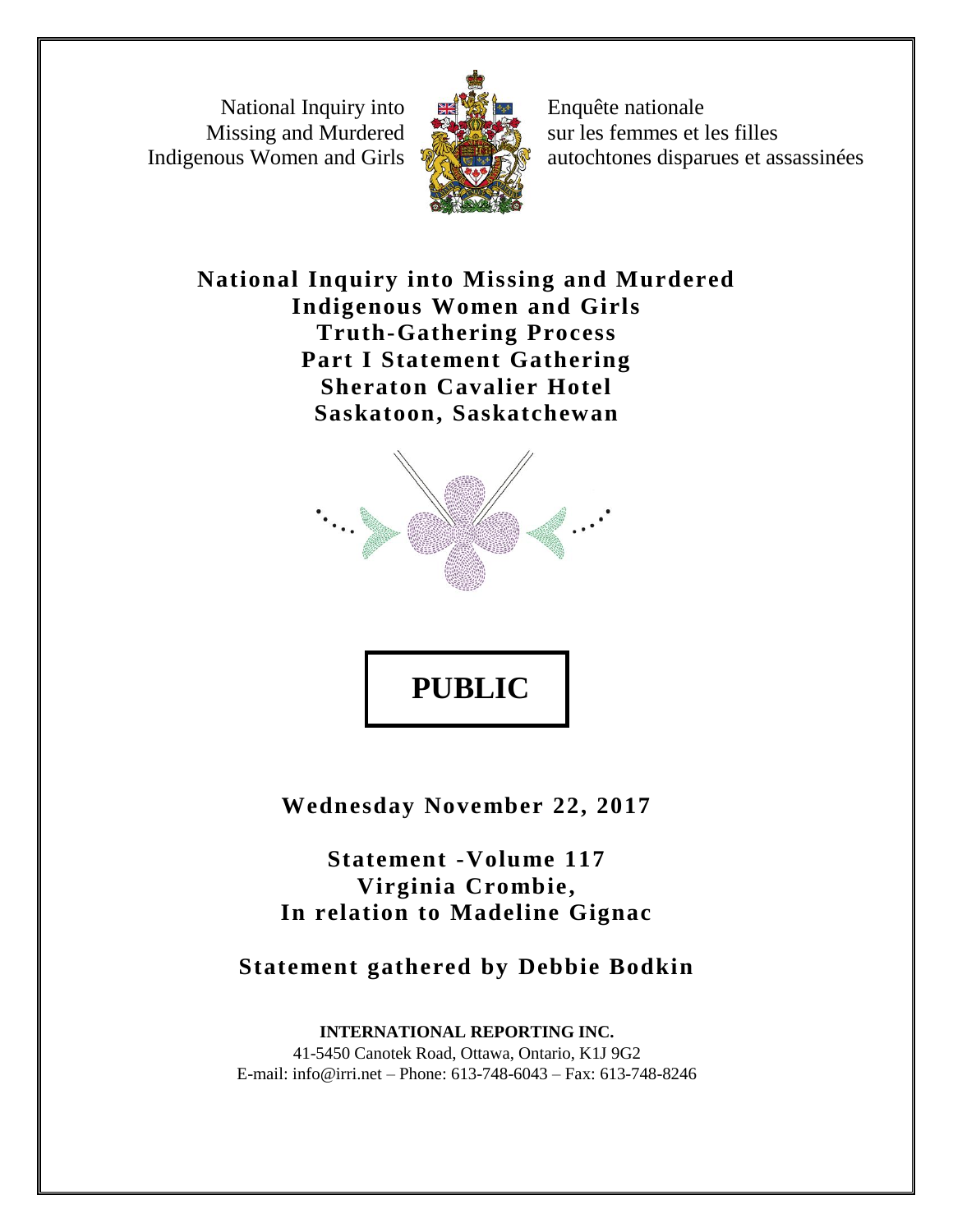**NOTE 1:** Where not required by other statute, redactions to this public transcript have been made pursuant to Rule 55 of the Commission's *Legal Path: Rules of Respectful Practice*, which provides for "the discretion to redact private information of a sensitive nature where it is not material to the evidence to be given before distributing the information to the Parties. The National Inquiry will consider the public interest in releasing this type of information against the potential harmful impact on the individual whose personal information is at issue."

**NOTE 2**: The use of square brackets [ ] in this transcript indicates that amendments have been made to the certified transcript in order to replace information deemed inaudible or indecipherable by the original transcriptionist. Amendments were completed by listening to the source audio recording of the proceeding and were made by Bryana Bouchir, Public Inquiry Clerk with the National Inquiry into Missing and Murdered Indigenous Women, Girls and 2SLGBTQ, April 26th 2018 at Vancouver, BC.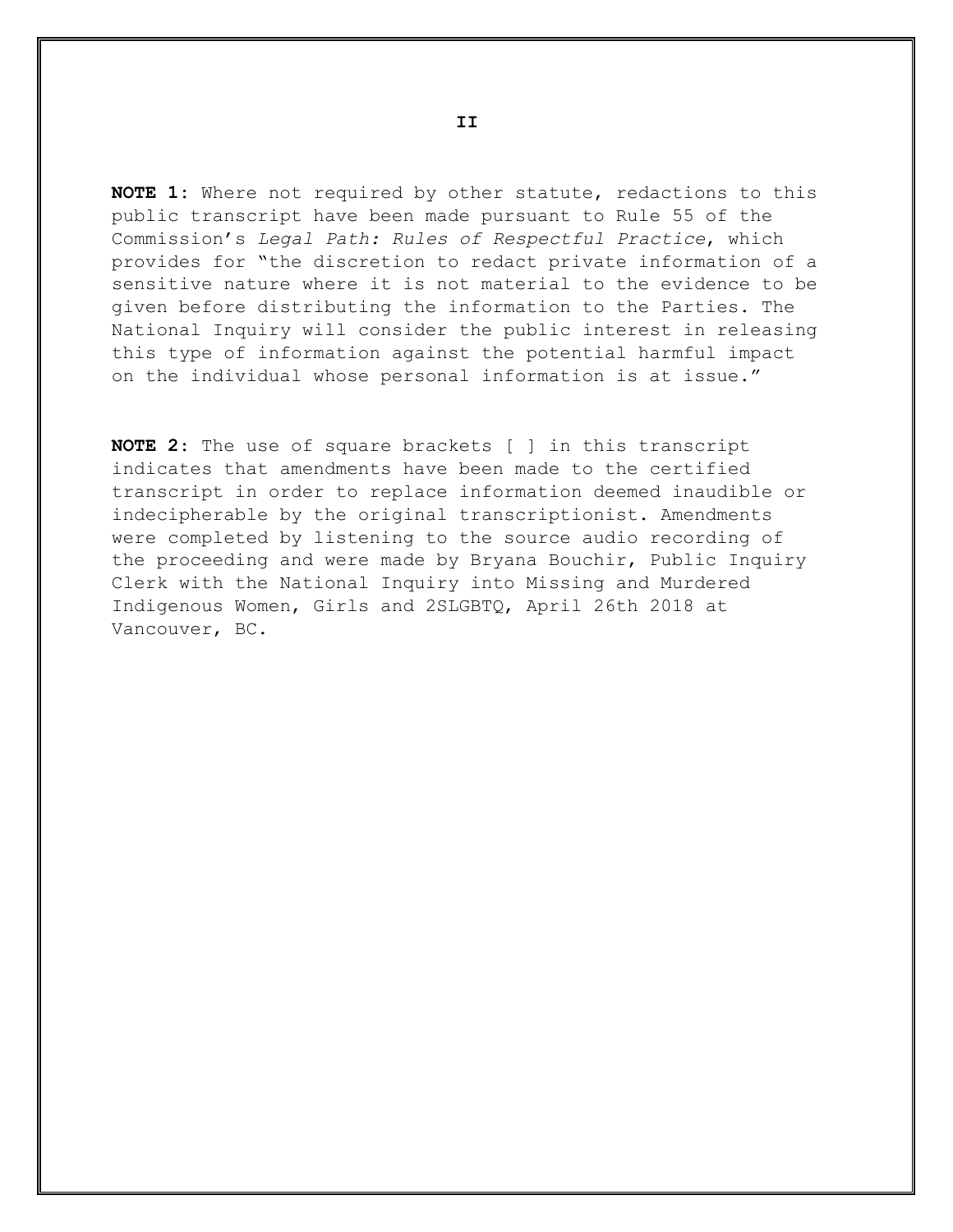**III**

#### **TABLE OF CONTENTS**

**Statement Volume 117 Virginia Crombie**  November 22, 2017 PAGE Testimony of Virginia Crombie . . . . . . . . . . . . . . . . 1 Reporter's Certification . . . . . . . . . . . . . . . . 31

Statement Gatherer: Debbie Bodkin

#### **List of documents provided by witness:**

**Item 1:** Photograph identifying missing loved one with five children

**Item 2:** Written statement (four pages)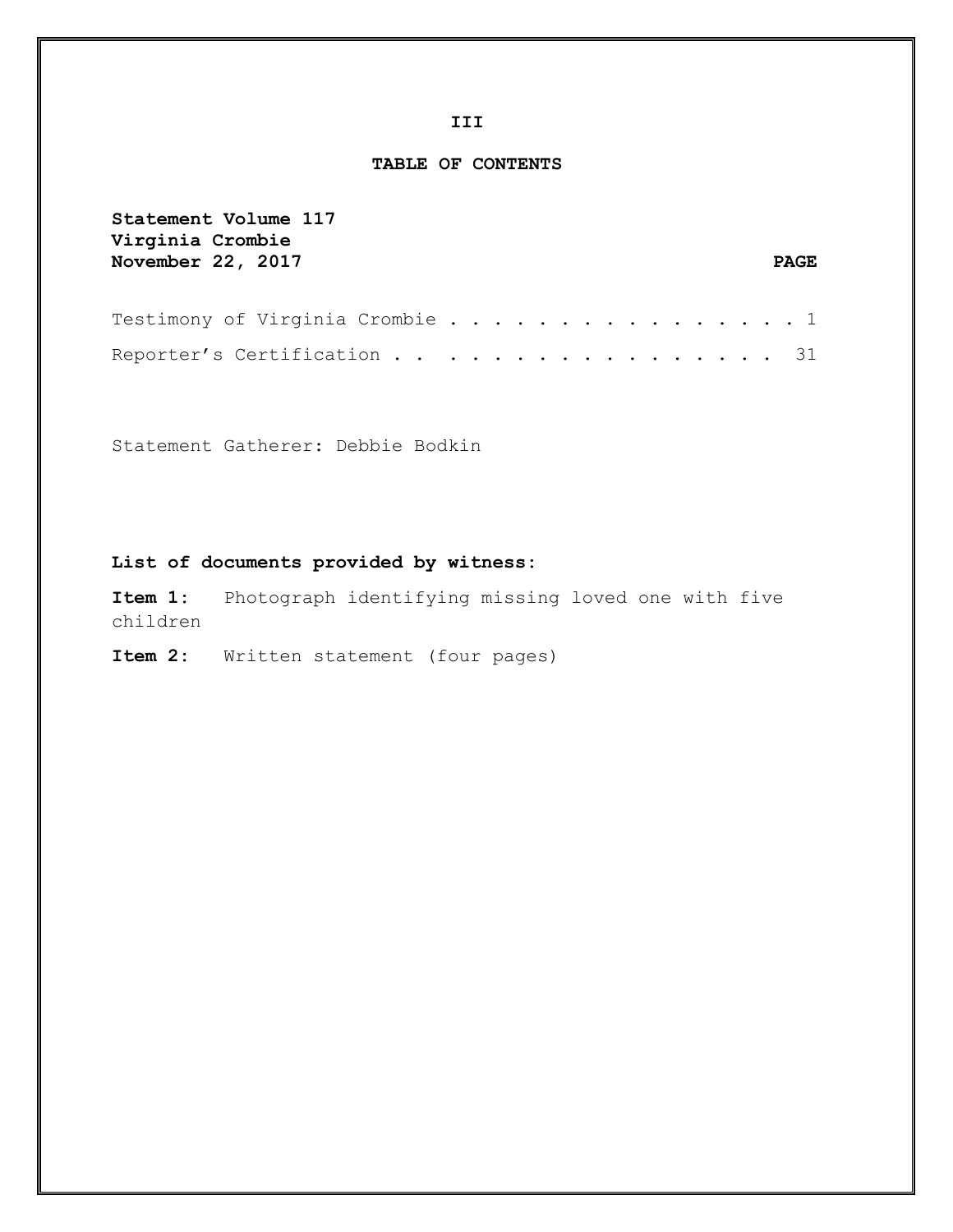Statement - Public 1 Virginia Crombie (Madeline Gignac)

1 Saskatoon, Saskatchewan --- Upon commencing on Wednesday, November 22, 2017 at 17:21 **MS. DEBBIE BODKIN:** So, the audio recorder is on, and it's 5:21, and the video recorder is now on as well, and it's 5:21. So, just a few more things for me to say, it's Wednesday November 22nd and it's 5:21 p.m. in the afternoon. We're at the Sheraton Hotel in Saskatoon. As I already mentioned to you, my name is Debbie Bodkin and I'm a statement gatherer with the National Inquiry, and if you don't mind introducing yourself, your name, where you're from, your cultural background. **MS. VIRGINIA CROMBIE:** Okay. Do I look right there or do I look at you? **MS. DEBBIE BODKIN:** You can talk to me if you want. **MS. VIRGINIA CROMBIE:** Okay. I'm Virginia Crombie, and I'm the eldest daughter of Madeline Gignac, Madeline Margaret Gignac, and mom's maiden name was Lavallee. **MS. DEBBIE BODKIN:** Oh, okay. And where are you from, Virginia? **MS. VIRGINIA CROMBIE:** I'm from Nipawin, Saskatchewan --- **MS. DEBBIE BODKIN:** Okay. **MS. VIRGINIA CROMBIE:** --- where I live with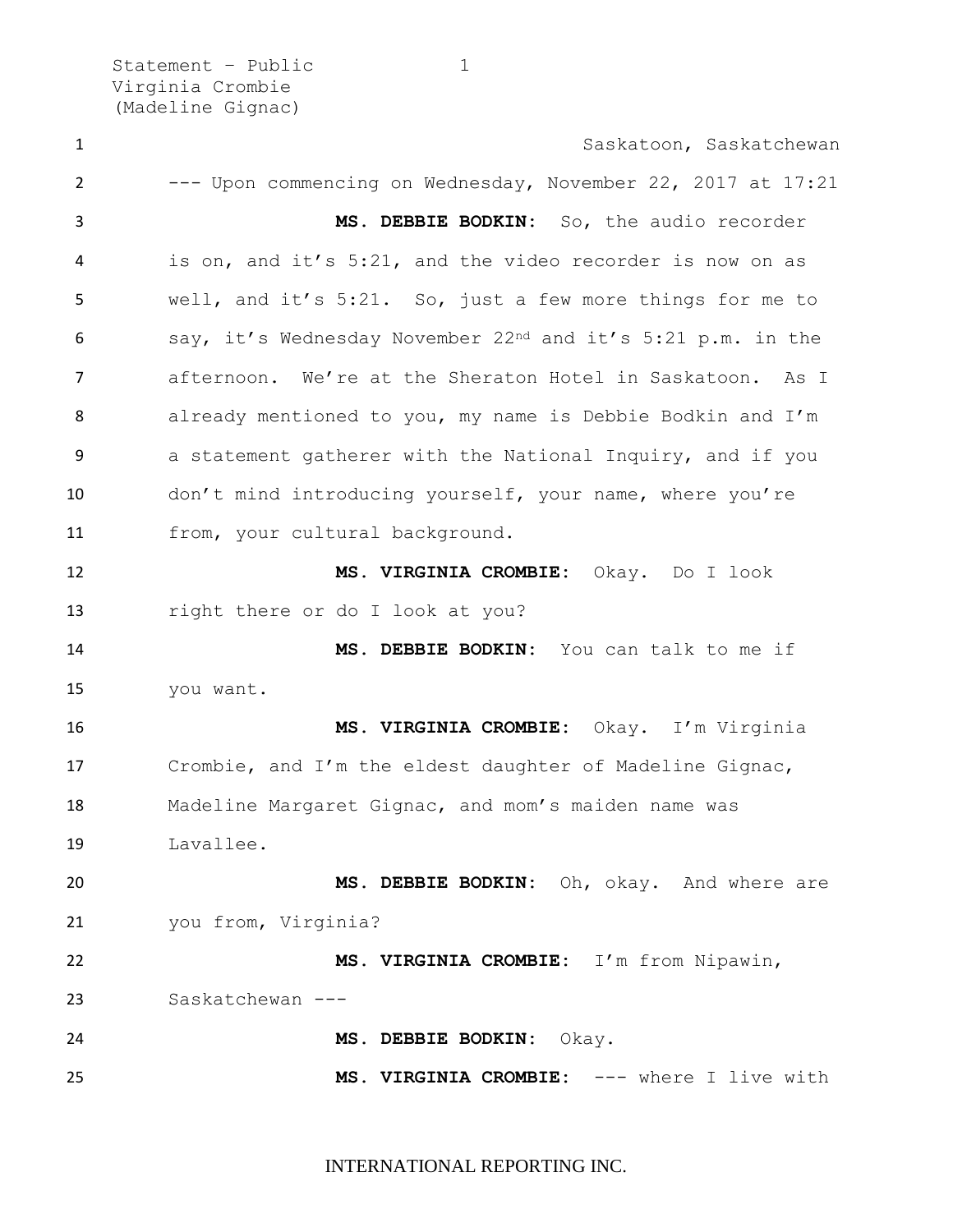Statement – Public 2 Virginia Crombie (Madeline Gignac)

 my husband in a little village close to Nipawin called Pontrilas. I say Nipawin because that's where we get our mail. **MS. DEBBIE BODKIN:** Oh, okay, yes. **MS. VIRGINIA CROMBIE:** Actually, I'm about 10 minutes in a little village called Pontrilas. **MS. DEBBIE BODKIN:** Okay. And, you're cultural background? **MS. VIRGINIA CROMBIE:** My cultural background, I would say more Métis --- **MS. DEBBIE BODKIN:** Okay. **MS. VIRGINIA CROMBIE:** --- than anything, but I've been raised as a foster child in -- I'm part of a scoop, probably the Sixties Scoop. **MS. DEBBIE BODKIN:** Yeah. **MS. VIRGINIA CROMBIE:** My mother never went to residential school, but she was a disenfranchised woman from Big River Indian Reserve. **MS. DEBBIE BODKIN:** Okay. **MS. VIRGINIA CROMBIE:** And, my mother married a Métis and she was disenfranchised. So, the three older children, I believe, were also disenfranchised. **MS. DEBBIE BODKIN:** Okay. **MS. VIRGINIA CROMBIE:** Yes, four older. **MS. DEBBIE BODKIN:** And, I'll just -- sorry,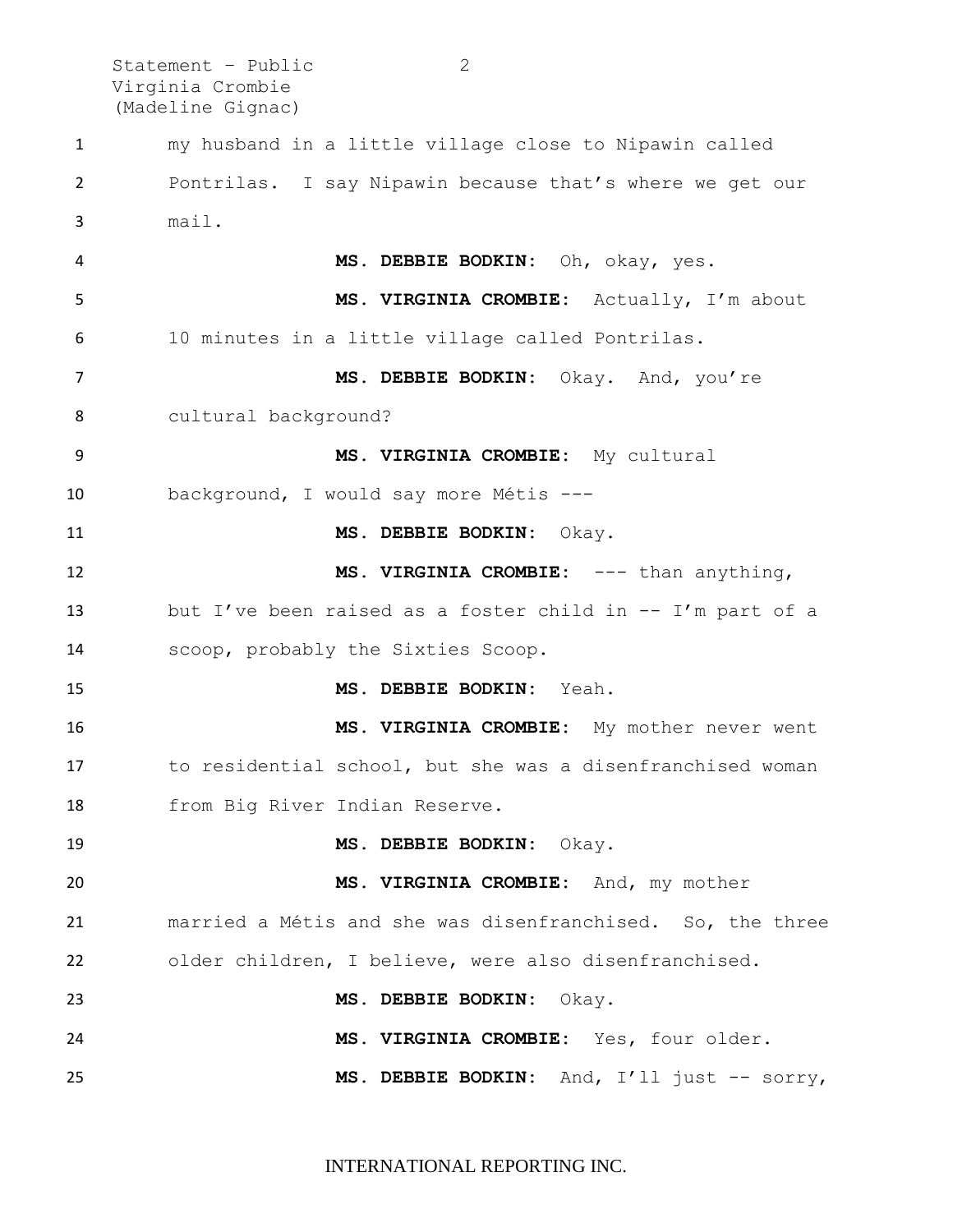Statement – Public 3 Virginia Crombie (Madeline Gignac) I'll interrupt you one more time --- **MS. VIRGINIA CROMBIE:** That's fine, no problem. **MS. DEBBIE BODKIN:** --- last time, just to say that we didn't have the audio and video recorder on, and I have your permission --- **MS. VIRGINIA CROMBIE:** Yes. **MS. DEBBIE BODKIN:** --- to record this and you came voluntarily to --- **MS. VIRGINIA CROMBIE:** I came voluntarily. **MS. DEBBIE BODKIN:** --- come forward to tell your truth. **MS. VIRGINIA CROMBIE:** Yes, and I thank you for -- I did phone yesterday and talked to one of the organizers, Denise. **MS. DEBBIE BODKIN:** Okay. **MS. VIRGINIA CROMBIE:** And, she's -- I wanted to speak publicly, but the spots were all taken so she invited me to speak to a gatherer. **MS. DEBBIE BODKIN:** Wonderful. Yes, a statement gatherer. **MS. VIRGINIA CROMBIE:** A statement gatherer, so I agreed to that. I thought this was the least I could do for my mother. My uncle, Ed Lavallee, read some -- a report that I typed up for him because he didn't have the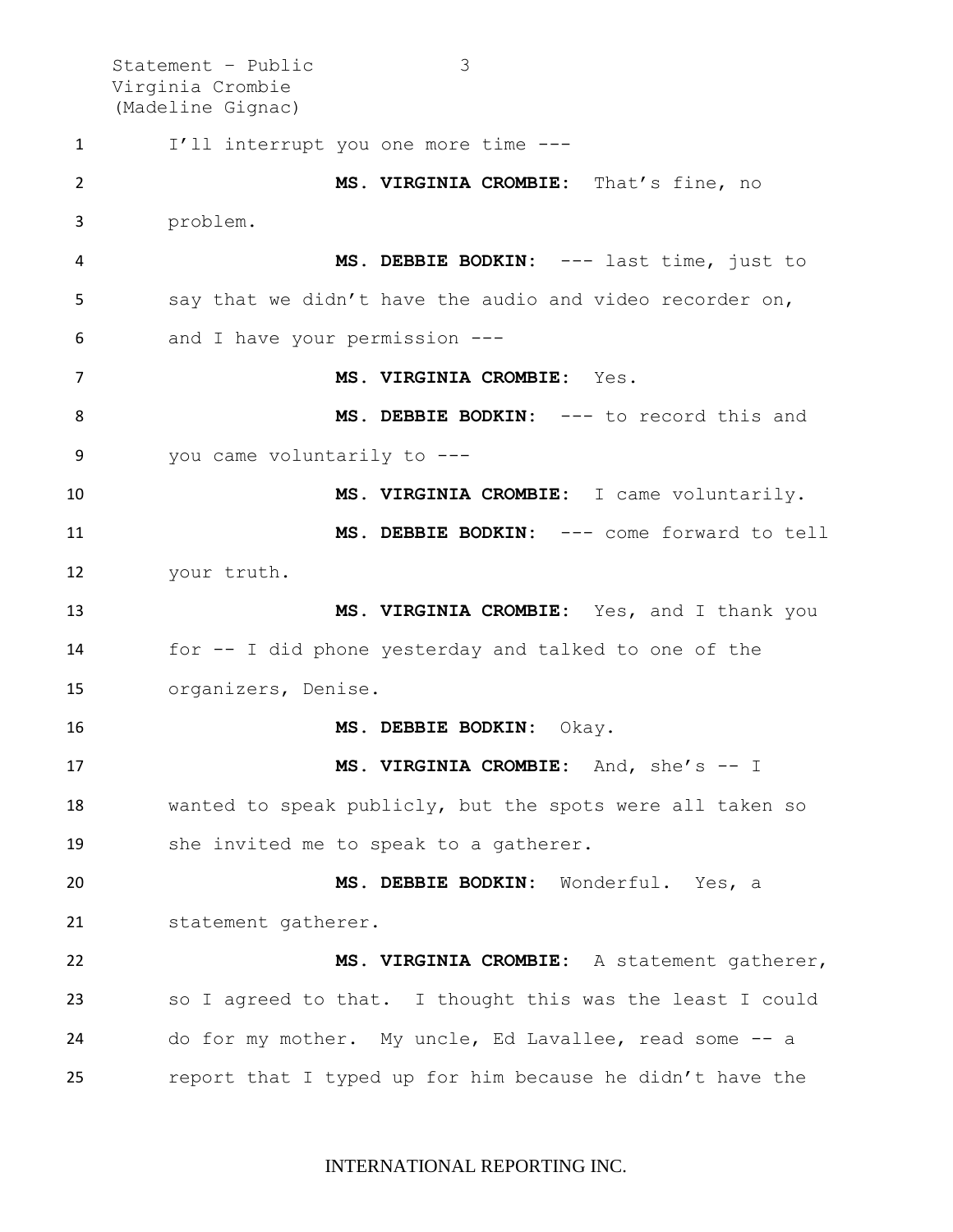Statement – Public 4 Virginia Crombie (Madeline Gignac)

 background information when my mother went missing, so I prepared him what I remembered and he read this whole statement in public in Edmonton, November 7th or so. **MS. DEBBIE BODKIN:** Okay. **MS. VIRGINIA CROMBIE:** Just recently. **MS. DEBBIE BODKIN:** Yeah. **MS. VIRGINIA CROMBIE:** And so, he invited -- he told me that the Commission was coming here and so he thought it would help me to just speak. And so, I agreed to come. **MS. DEBBIE BODKIN:** And, you start wherever 12 you're comfortable. **MS. VIRGINIA CROMBIE:** Okay, I'm going to start with -- after my uncle called yesterday, I quickly wrote a little letter. I never thought I would be in front of a camera, but I'm thankful because I believe this is what -- probably the highest thing I could ask for --- **MS. DEBBIE BODKIN:** Right. **MS. VIRGINIA CROMBIE:** --- in response to my concerns. Here's a letter I wrote this morning to the representatives of the National Inquiry on Missing and Murdered Aboriginal Women of Saskatchewan, the Commission, and I heard that they were Denise and Michele, so that's who I wrote the letter to. I didn't know their last names. **MS. DEBBIE BODKIN:** Okay.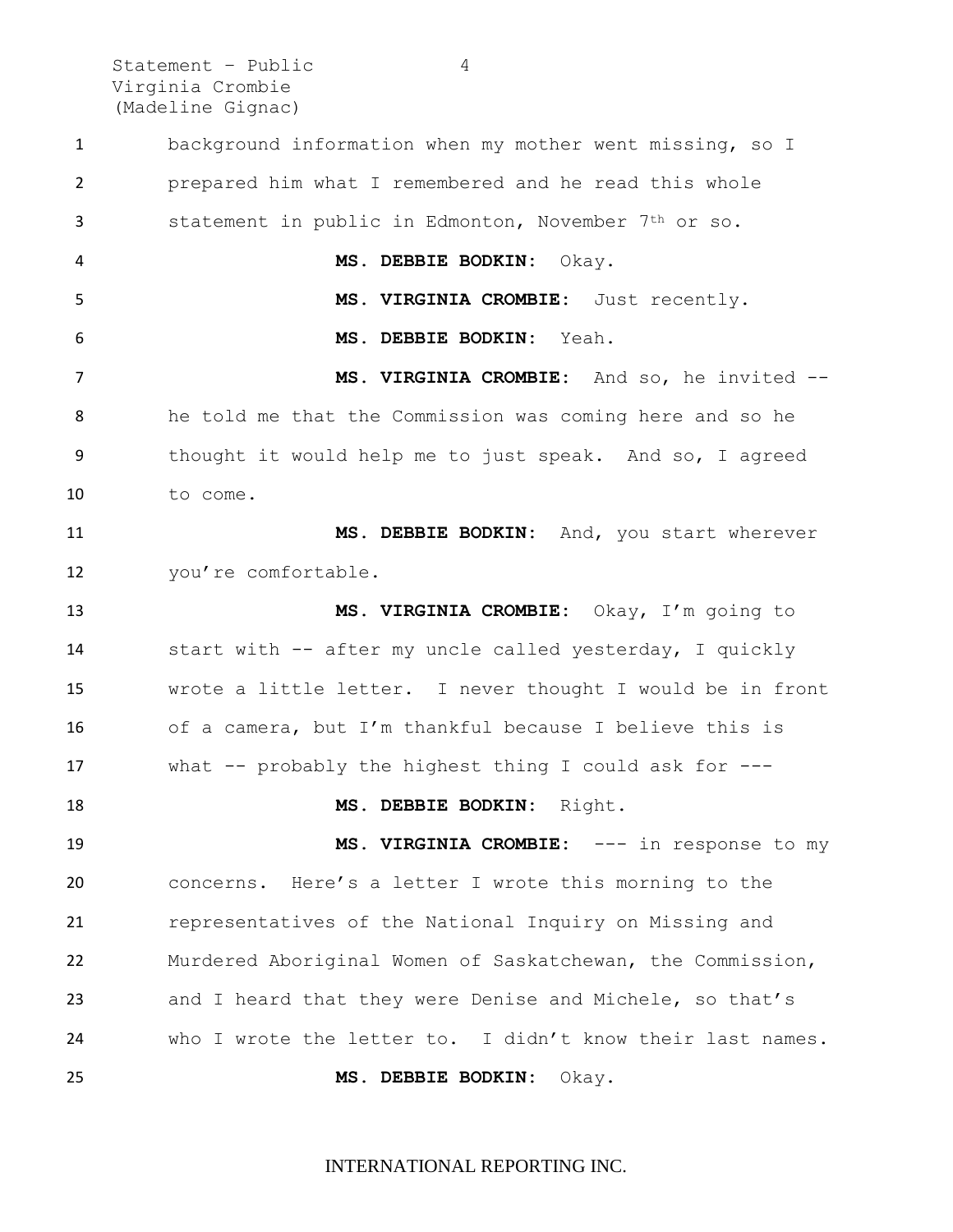Statement – Public 5 Virginia Crombie (Madeline Gignac)

 **MS. VIRGINIA CROMBIE:** And, as a follow-up conversation with Denise at the Sheraton Cavalier Hotel, Saskatoon, yesterday morning, I'm preparing this letter as a statement to be submitted to the statement gatherer. My mother, Madeline Gignac, born August 6, 1932, went missing from outside the old Broadway Hotel in Prince Albert, Saskatchewan around midnight, October 20th, 1981. Her remains were found three-and-a-half years later in a farmer's field 8 miles east, 1 mile south and a quarter mile west of Prince Albert on May 5th, 1985. 11 11 I and my stepfather, Arthur Gignac, identified her clothing, shoes and a family ring. Her death was considered the result of foul play, and although there was an investigation, her case has not been resolved. Around August 2016, my sisters Lorianne (ph) Gignac and Darlene Madison (ph), and myself, Virginia Crombie, were notified that mom's case had been designated a historical case and assigned to the Historical Case Unit of the RCMP in Saskatoon. We went to an interview in Saskatoon on September 9th, 2016. 21 Thereafter, in July of 2017 my sister, Lorianne Gignac, was again contacted by the RCMP Historical

 Case Unit and informed that the number one suspect in mom's murder had passed away in the Victoria Hotel -- Victoria -- sorry, Victoria Union Hospital in Prince Albert.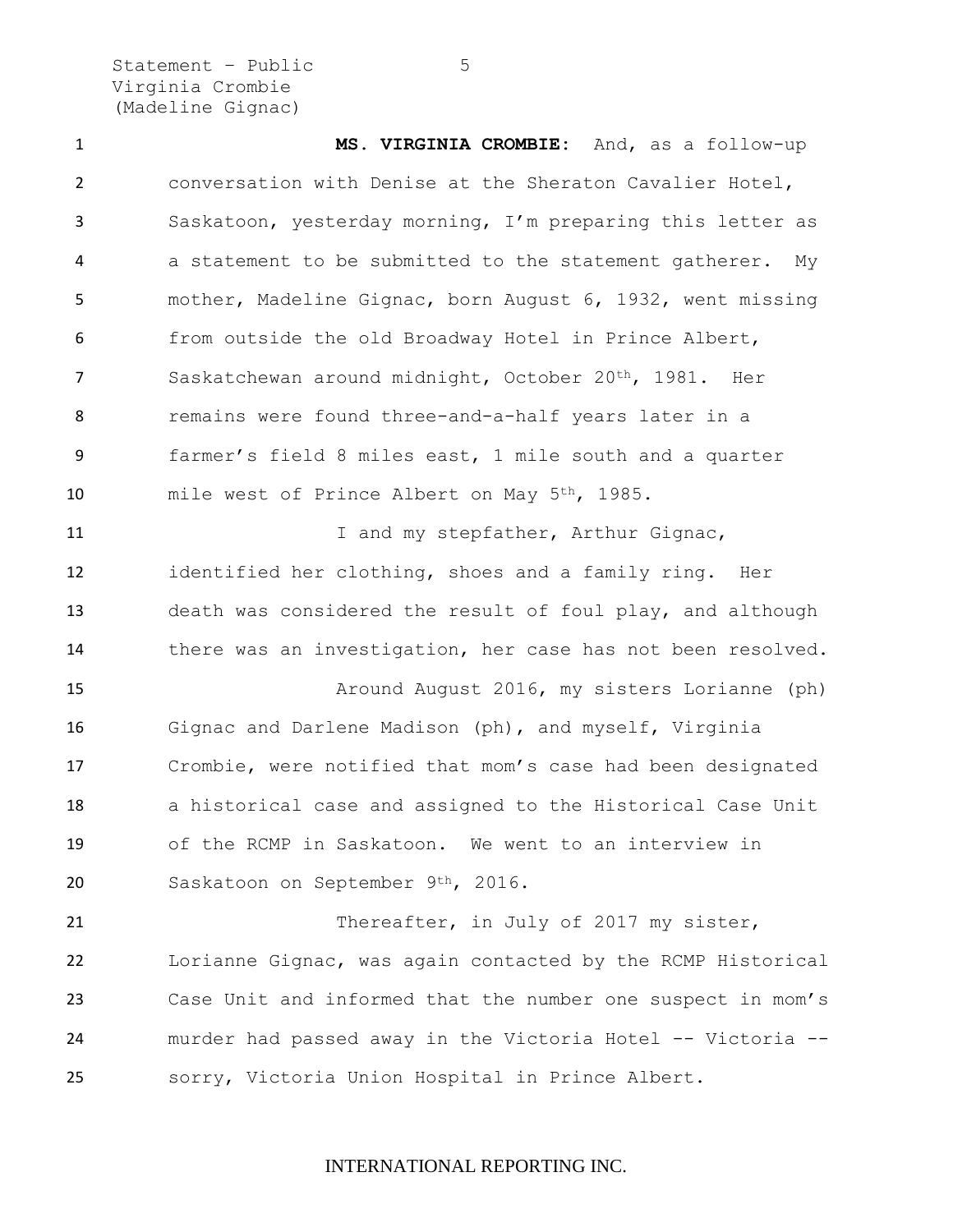Statement - Public 6 Virginia Crombie (Madeline Gignac)

 Nonetheless, mom's case remains open as there is not a 100 percent conclusive evidence this number one suspect was responsible for mom's death. There remains the 5 percent or so chance that this man might not have been mom's murderer. There's always the chance someone may come forward with more information at any point.

 My main concern in contacting the Commission is that after searching as many internet websites as possible concerning Murdered and Missing Aboriginal women of Saskatchewan, we were unable to find any public record of our mother. My younger sister, Lorianne, and I did the search on the websites. Madeline Gignac's disappearance or murder was not on any of these websites. At this point, we got to feeling like our mother disappeared right out of history, like she never existed.

 We found out that once a missing persons remains are found, their name is taken off the missing persons list. I still think our mother, Madeline Gignac's name should remain on a public list as one who was originally missing but now whose death is acknowledged as involving foul play resulting in murder. At the very least that her name should appear on the public list of the RCMP unsolved historical case list of Missing and Murdered Aboriginal Women of Saskatchewan. I know there's a historical case list, I did see that.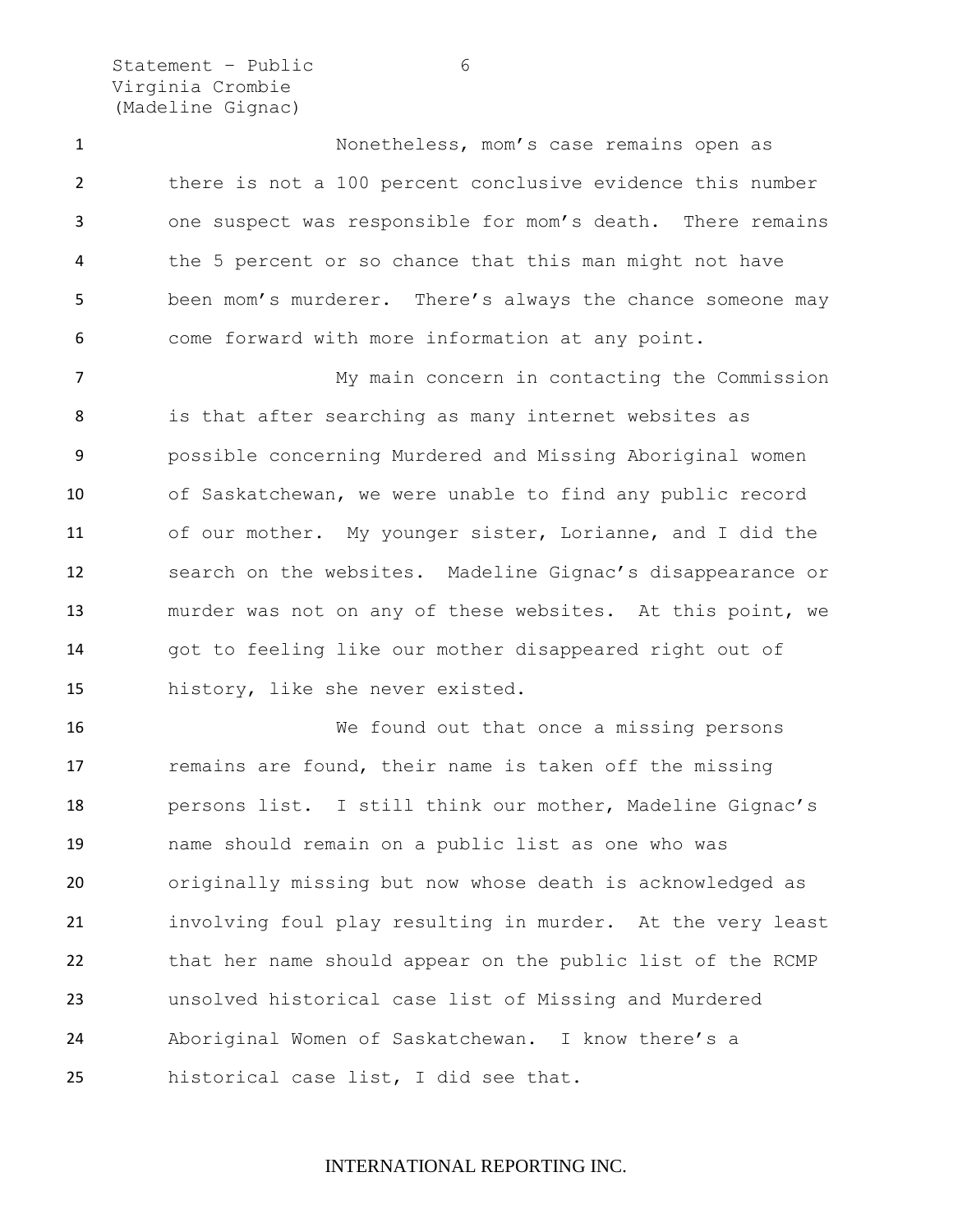Statement – Public 7 Virginia Crombie (Madeline Gignac)

 **MS. DEBBIE BODKIN:** Mm-hmm. **MS. VIRGINIA CROMBIE:** And, I think it's on the RCMP website. I would like to see my mother's name also on CBC listings because we also looked through those and couldn't see our mom's name anywhere.And, it's probably because her name was removed when her remains were found. So, I just didn't want my mother's name to be lost or missing. **MS. DEBBIE BODKIN:** Take your time. No rush. Breathe. Take a nice deep breath. **MS. VIRGINIA CROMBIE:** Okay. Mom was lost, she was missing, so I didn't want her to be lost or missing from among the fallen sparrows, sparrows of Saskatchewan. I think of her as a sparrow because I'm a Christian and from Matthew 10:29 there's a biblical reference to, "God sees every sparrow that falls," and that's what I put on my mom's memorial card was that God sees every sparrow that falls, and he noted where my mother was. And, in answer to a prayer, within two days, you know, we couldn't take it. After three-and-a-half years, we just had to know where -- what had happened to mom. I said a prayer, I said -- I reasoned with the Lord, I said -- it's been three-and-a- half years, I think our little sister, Lorianne, is old enough that she could probably handle knowing that mom had died. You know, was murdered.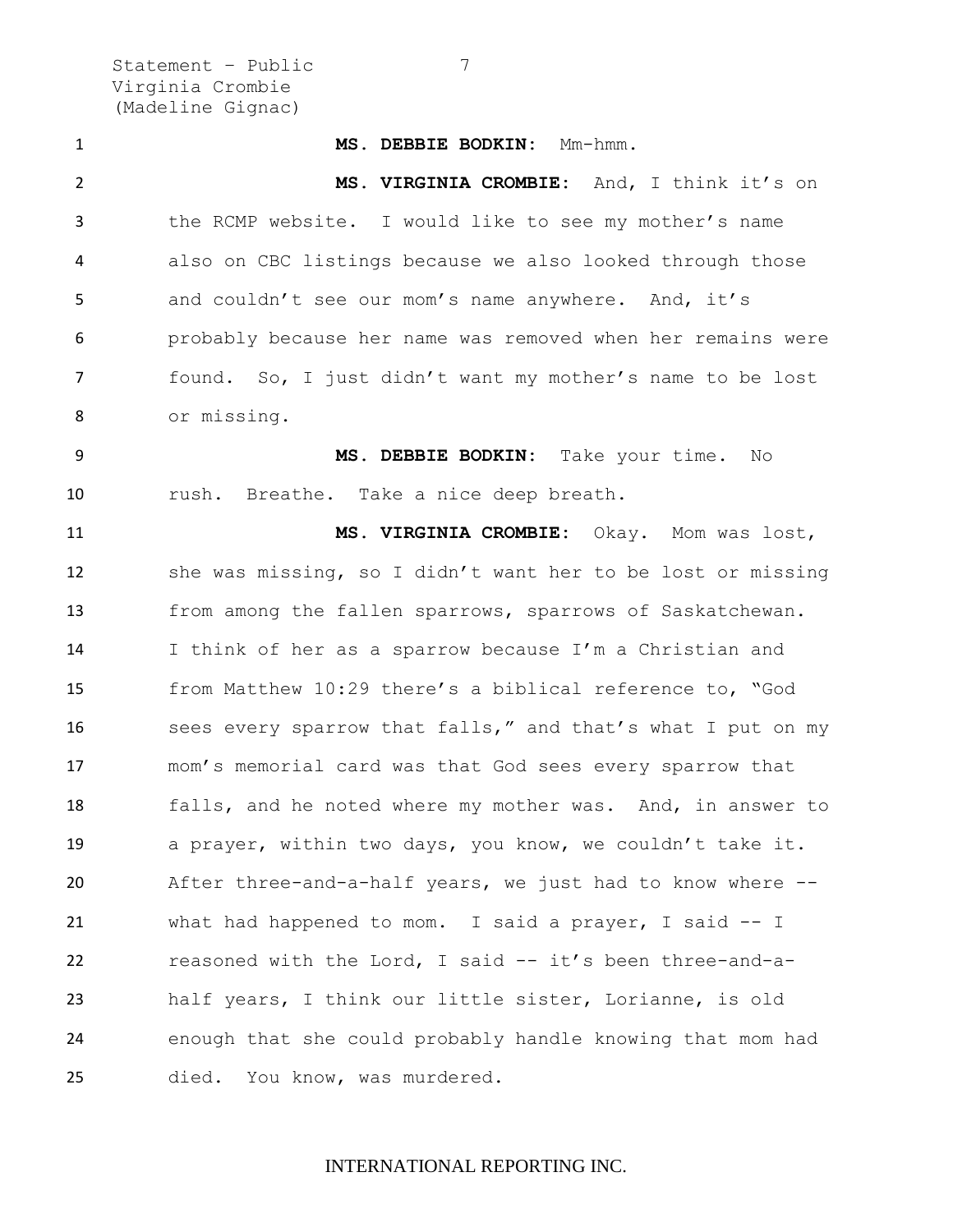Statement – Public 8 Virginia Crombie (Madeline Gignac)

 **MS. DEBBIE BODKIN:** Mm-hmm. **MS. VIRGINIA CROMBIE:** And -- because she was only 12 when mom went missing, and by this time she was about 15-and-a-half, getting close to 16. I guess our Creator thought she was ready too because within two days a farmer found my mother's remains just outside of Prince Albert. 8 So, that gave us some closure, at least then we could bury my mother next to her mother on Sturgeon Lake Reserve. My mother's remains were buried, we had a

 traditional funeral which was very, very releasing of our emotions and our sorrow. And, my mother's mother sadly had the same thing similar happen to her in 1957 or so. She also was found outside of Prince Albert in the winter, frozen, and had died. So, my mom had dealt with that and I had watched her dealing with that, and then the same thing happened to my own mom, same city.

18 This city I know has quite -- probably if you look through every record that there is of women going missing, First Nations women, not only women but men too, from Prince Albert, you'd find quite a list through the years. Like, I'm talking about my grandma at 1957 and it goes on.

 Just in April this year, there was another woman named, actually I won't say her name, but she went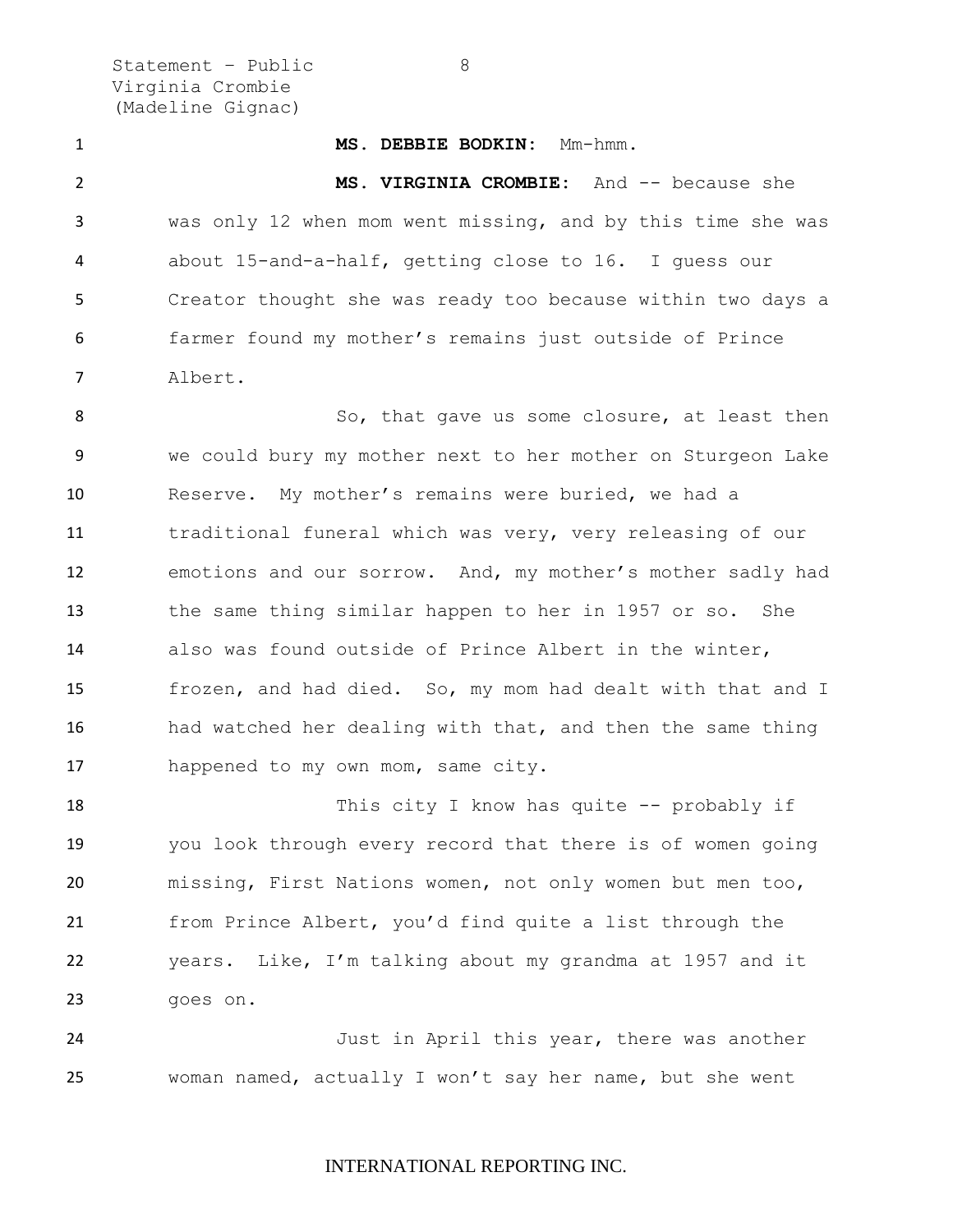Statement - Public 9 Virginia Crombie (Madeline Gignac)

 missing in Prince Albert in April this year. I could give you her name, but I don't know if I should because it's not my right to, I don't think believe, and now it's in the news and it makes me think, it goes on, and on, and on, and so many cases are -- they just are not being resolved.

 I understand how difficult it is, you know, for investigators sometimes. I do not know what the causes 8 are that so many cases are not resolved. I'm -- in my mother's case, I'm wondering, in 1981, were there videotapes. It was a hotel downtown. The Venice House was right next door. I don't know if the fire station was there at the time. There was a fire station right next door to where that building was, it's no longer -- the building's no longer there. It's gone now. But, there was 15 a [CNN rail or CP rail] CNN video or CTVO station right 16 across the road. Were there any cameras anywhere that, if 17 the police had gotten a hold of, if there were any, if they had gotten a hold of them within, say, a 24-hour period and reviewed them, they wouldn't have been taped over, because sometimes they're taped over and you don't get there fast enough, you don't get -- you wonder was that question asked. Were -- was it asked, are their surveillance tapes? Are there -- what do they call them? Monitoring tapes? **MS. DEBBIE BODKIN:** Yes.

**MS. VIRGINIA CROMBIE:** Security tapes? So,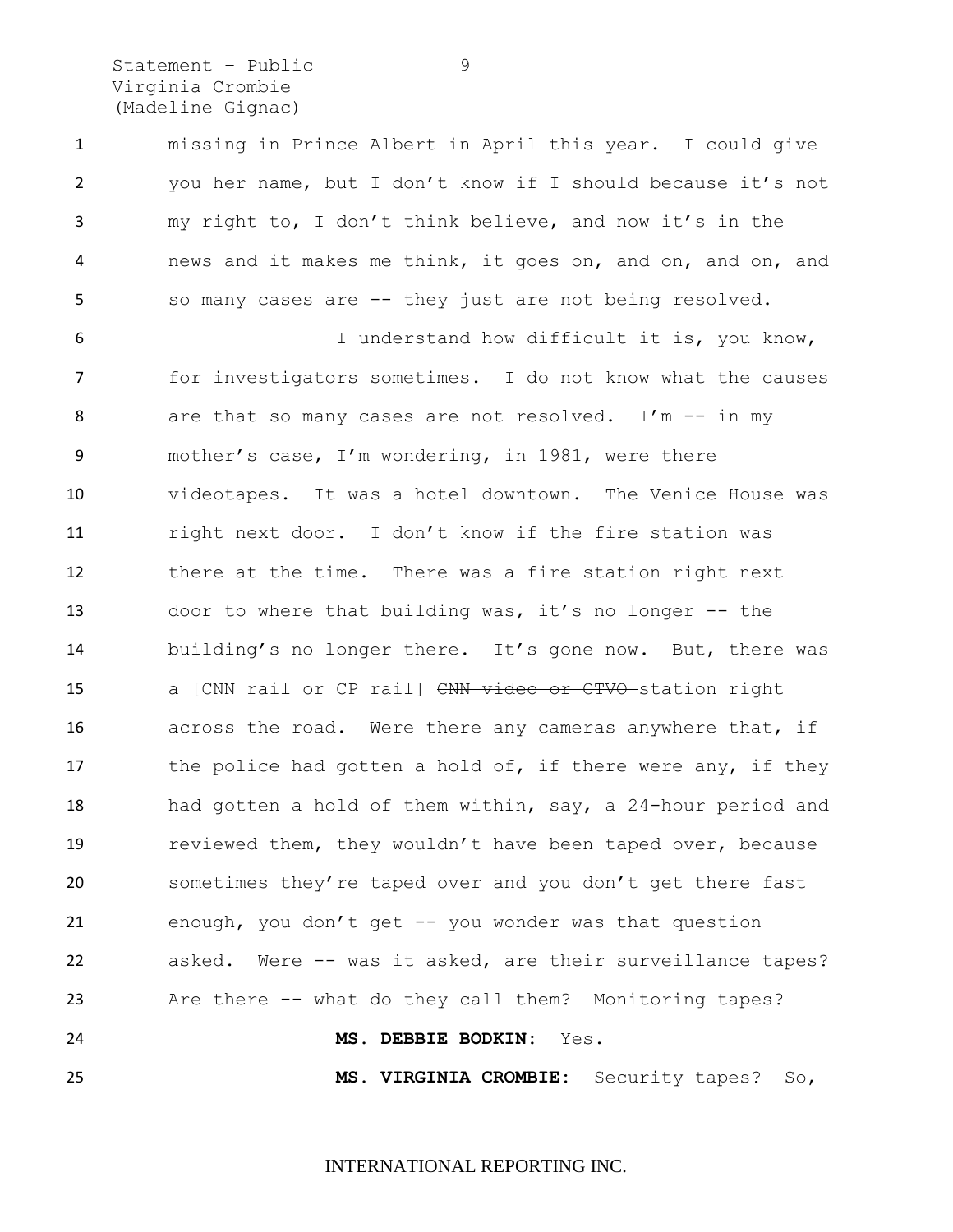Statement – Public 10 Virginia Crombie (Madeline Gignac)

 maybe, in 1981 there might have been some, I don't know. **MS. DEBBIE BODKIN:** Did you have any information about the investigation? **MS. VIRGINIA CROMBIE:** Yes, we've received some information. Okay. So -- okay. So, some suggestions 6 I do have  $-$  I'm going to read you some  $-$  the statement 7 that I made for my uncle to read. I want this to be shown, a picture of my mother --- **MS. DEBBIE BODKIN:** Mm-hmm. And, who's who in the picture? Nice and close to the camera. **MS. VIRGINIA CROMBIE:** This is my mother in the centre, Madeline. This is my sister, Darlene, she's next in age to me. I'm the oldest, Virginia. This is our younger sister, Lorianne, who was 12 when mom went missing. This is our -- next to Darlene in age, younger, Linda, she's passed away now. She was deceased at age 36. 17 There's our brother, David, he was adopted by an aunt, Georgina Webb (ph), so his last name is Webb and he's in 19 B.C. coast somewhere, [Powell River] (indiscernible) I believe. So, that's who the people are. And, we have one missing, her name was Belinda. She died as an infant at age 2 weeks of pneumonia, but there we go. **MS. VIRGINIA CROMBIE:** Okay. And, how old were you when your mom went missing? **MS. VIRGINIA CROMBIE:** I was 29, and in this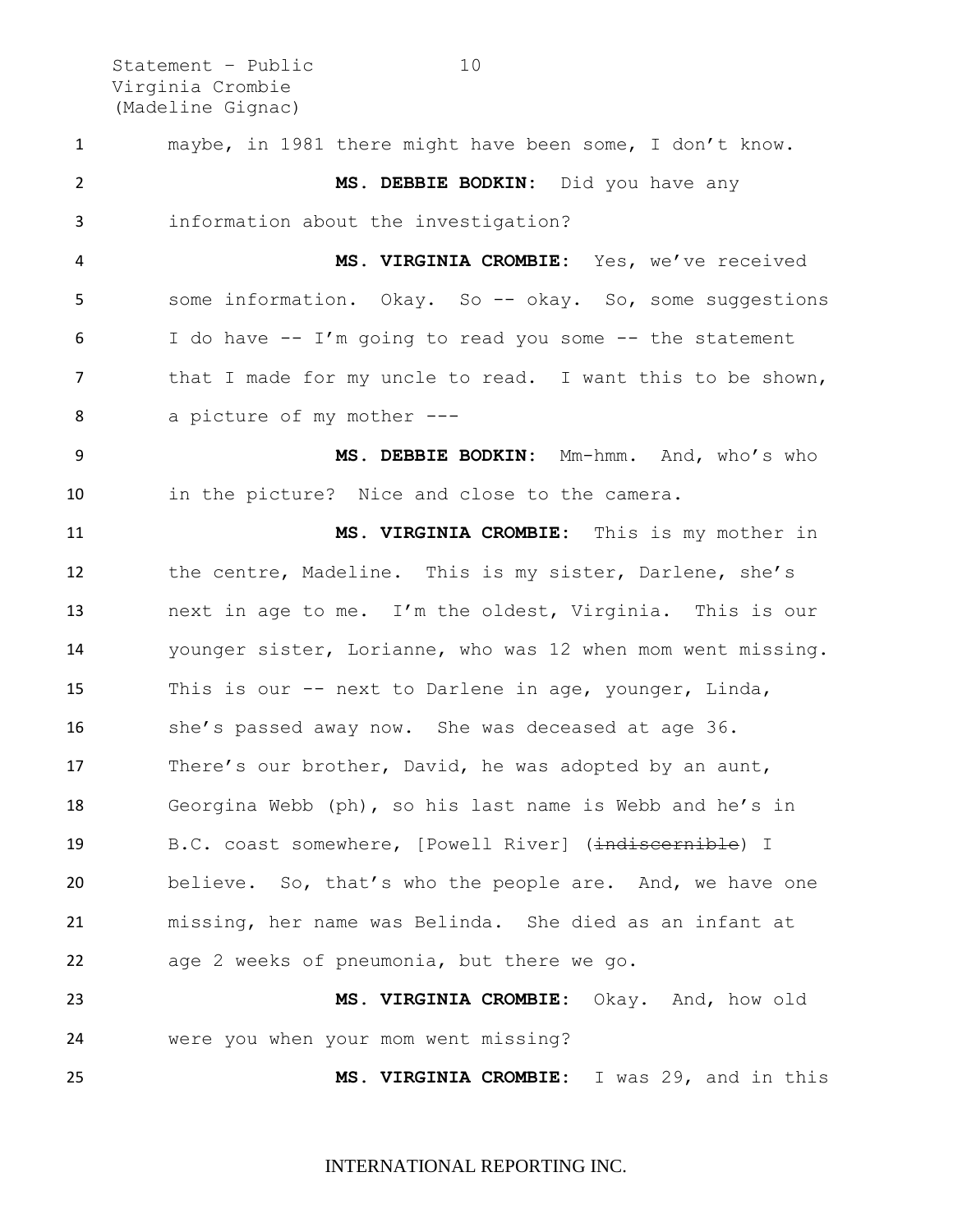Statement - Public 11 Virginia Crombie (Madeline Gignac)

 picture I'm probably 26, 27, I'm thinking. Maybe a little younger.

 **MS. DEBBIE BODKIN:** Yes. **MS. VIRGINIA CROMBIE:** There wasn't very many years before mom went missing. But, I did do up a report for my uncle, Edward, to read at his presentation. It's four pages long. It gives much more detail, but I don't know if you want me to read it or just submit it --- **MS. DEBBIE BODKIN:** You do whichever you're comfortable. **MS. VIRGINIA CROMBIE:** Okay. **MS. DEBBIE BODKIN:** I'll take it from you or you can read it, or both. **MS. VIRGINIA CROMBIE:** Okay. So, I just want to finish up -- because we couldn't find anything on mom when we were searching, I would suggest a memorial website. The -- it would be helpful and comforting, assurance, to those of us who do not want our murdered loved ones to be forgotten. If they're missing and their remains are found, and their names are taken off the list, we didn't even see the missing -- her as missing on any list because we never went to search the website until this year. We started searching because it just brought back, you know, the desire to learn as much as we could. So, yeah, and I also think more immediate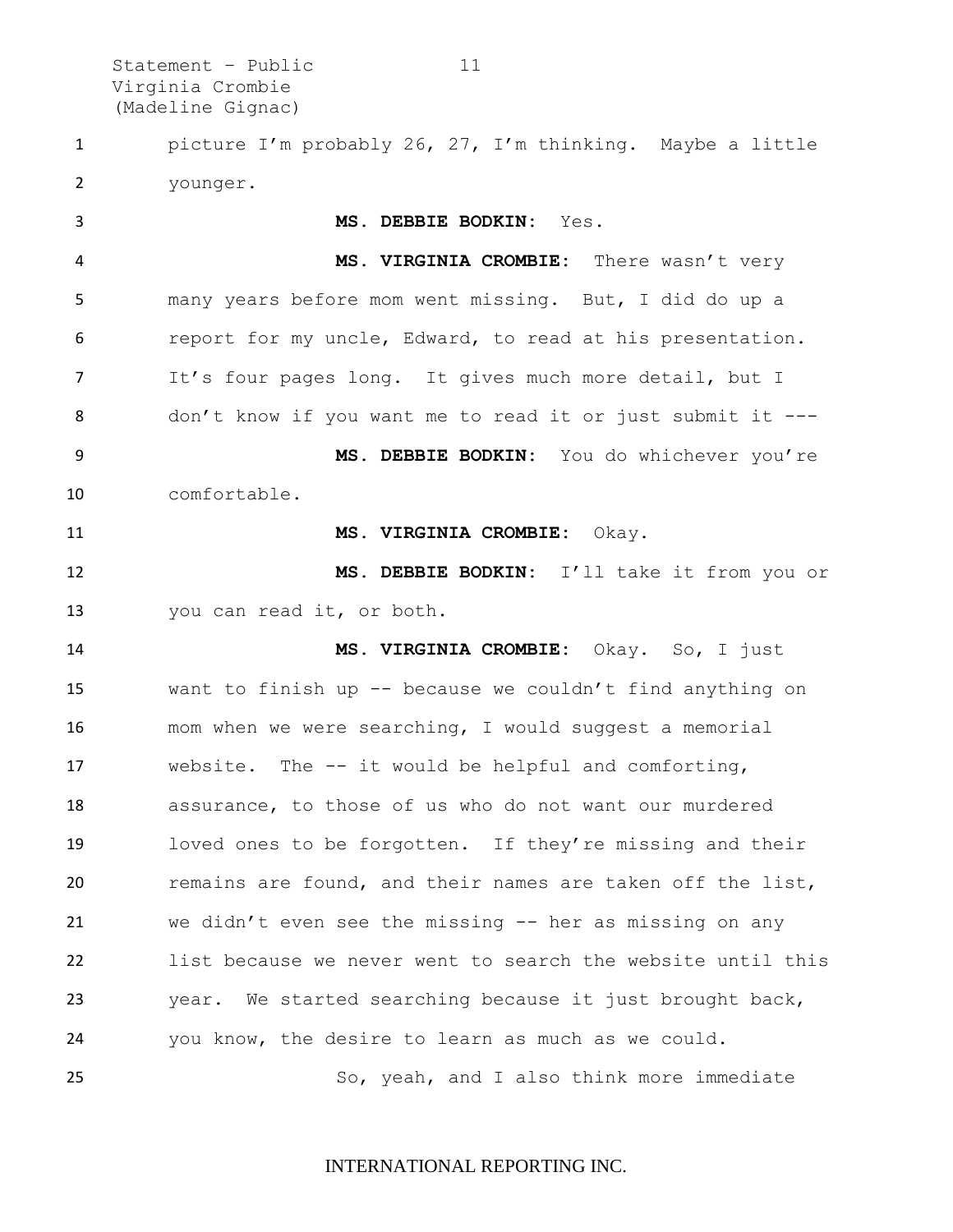Statement – Public 12 Virginia Crombie (Madeline Gignac)

 follow-up of missing persons reports regarding adult persons would help, because when a child goes missing sometimes as an Amber Alert, but when an adult goes missing, especially a person who's addicted to alcohol and maybe was drinking in a hotel, like my mom was, she was waiting for a taxi and, you know, was never seen after that. 8 Sometimes it's thought, well, they don't want to be found, maybe they just went on their own, give them a few days, you know, and there's not that immediate

 know what it was in my mom's case, but I will read all of this now.

11 -- maybe there's not that immediate follow-up. I don't

**14** At the age of 49 our mother, Madeline Margaret Gignac nee Lavallee, I think ne means ---

#### **MS. DEBBIE BODKIN:** Surname.

 **MS. VIRGINIA CROMBIE:** Surname, okay. Well, 18 she was -- her maiden name. Born the 6<sup>th</sup> of August 1932, went missing from outside the old Broadway Hotel in Prince 20 Albert, Saskatchewan around midnight of October 20<sup>th</sup>, 1981. This hotel doesn't exist anymore, it's been torn down. After my mom went missing I don't know what the name of it was when she was in that hotel that night, but later I know it was renamed, maybe a couple of times, but it was eventually called Alley Cats, and I hated to use that word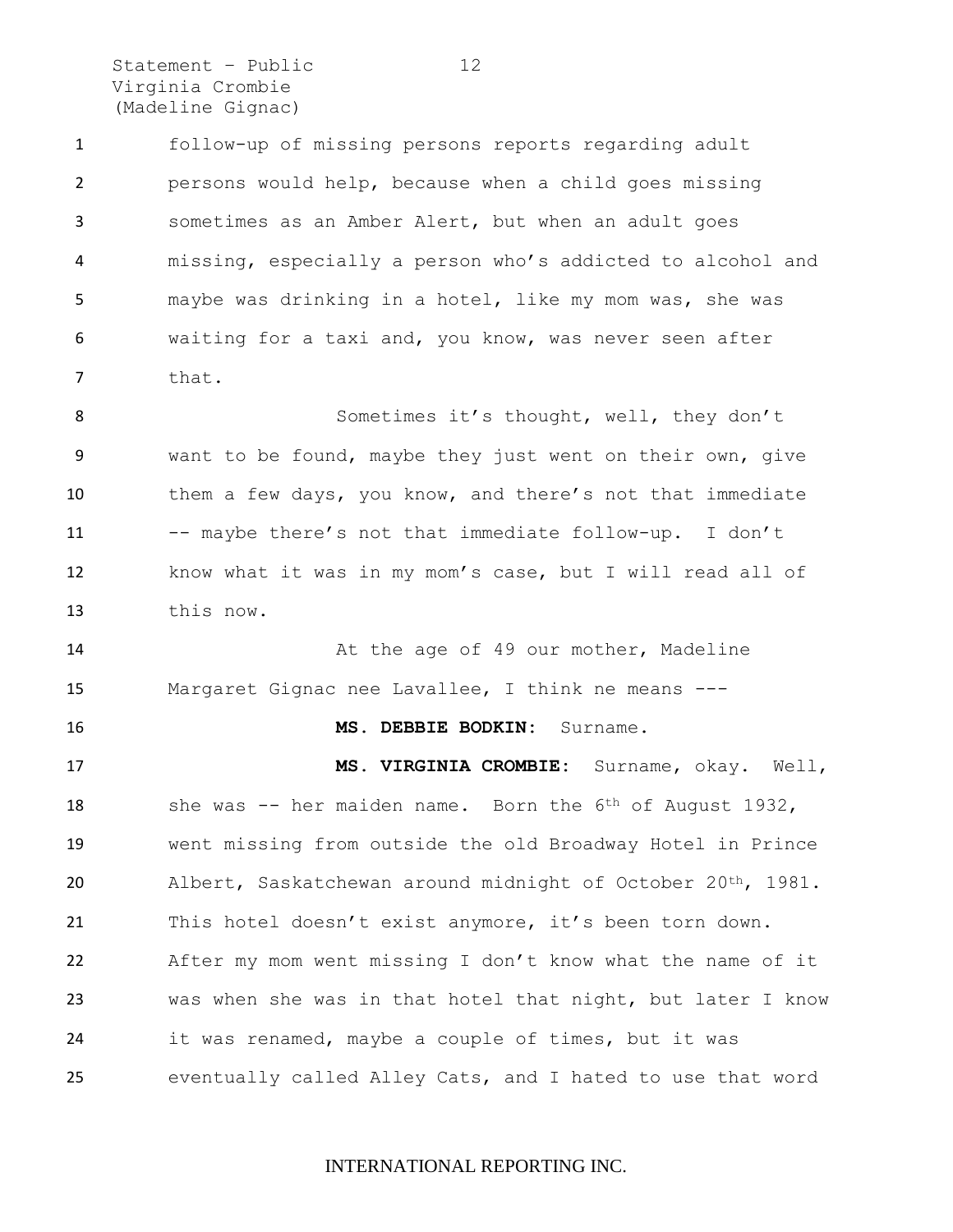Statement – Public 13 Virginia Crombie (Madeline Gignac)

1 that's why I call it the old Broadway Hotel. This is a hotel my mom had been going to since I was a child. I used to go to the restaurant with her right beside that hotel. So, to her it was a safe place in her mind to go and meet with relatives and friends.

 And so, that was -- from the northern people 7 that live in the north of Saskatchewan that, when they came to town, we'd go to the Chinese restaurant next to the Broadway Hotel and our parents, that's where they drank. So, it was a social place, a gathering place. So, it became a very dangerous place for women, I think, later on.

 She had asked her niece, Geraldine Moosehunter (ph) who worked at the hotel bar at the time to call her a taxi, another reason she probably felt safe going there. Geraldine was working there. Then, mom had 16 gone outside to wait for her cab. So, this was right after midnight some time.

 Mom had gone shopping earlier that afternoon at the Salvation Army for quilting materials and had stopped at the hotel for a few drinks after shopping, but because she was addicted, the afternoon wore on into the late evening. Mom had agreed to babysit Geraldine's children the next day, so left her shopping bag for Geraldine to bring in the morning. It had begun to snow in Prince Albert that night.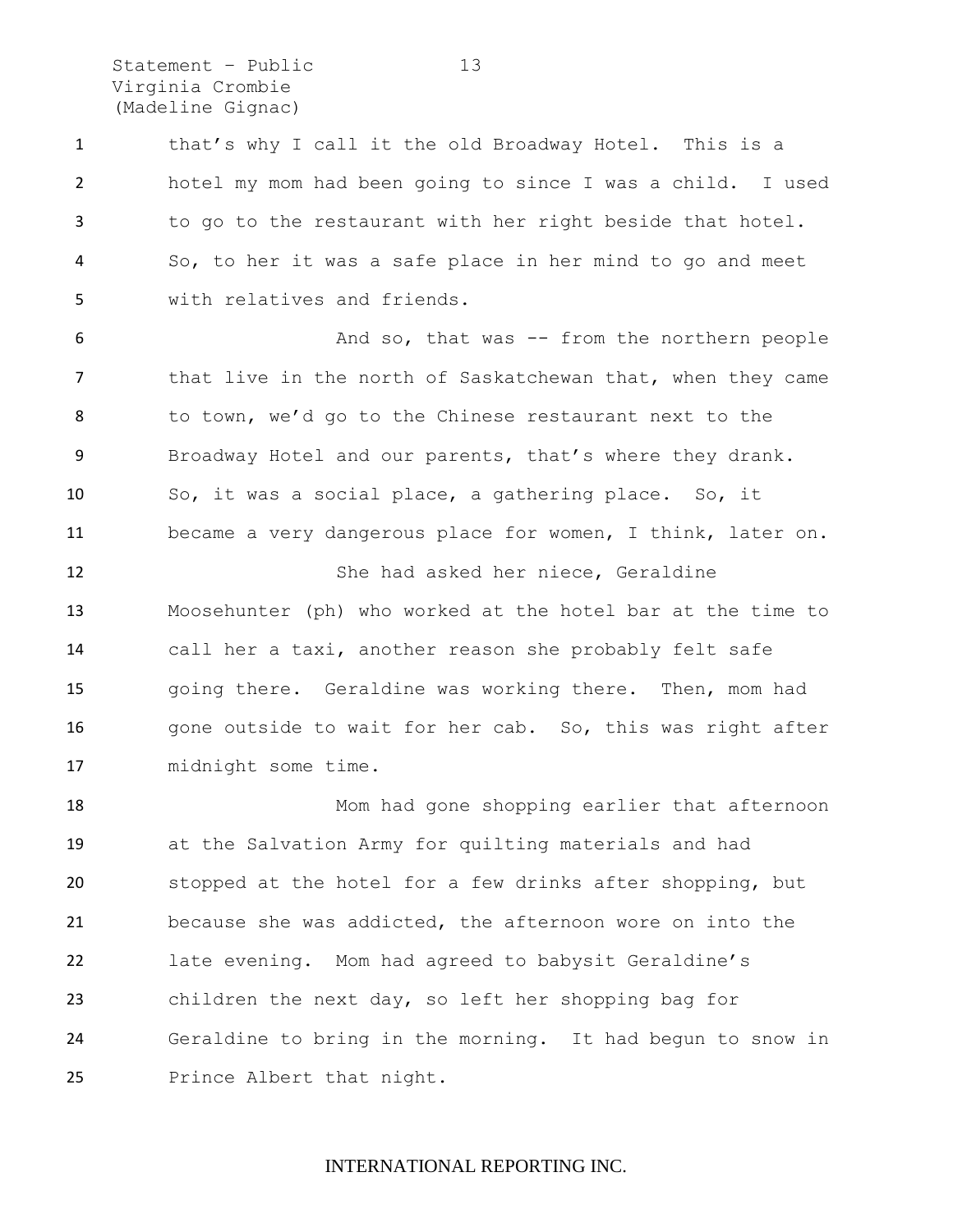Statement – Public 14 Virginia Crombie (Madeline Gignac)

 Now, I just want to add a little bit here. Mom used to call me. When she went drinking, she'd call me to come and pick her up in the night time, and I chanced it once or twice, but I had children at home, and I finally had to tell mom I cannot do this. My children have to be first, and I couldn't sneak away to quickly pick her up, 7 take her home, and get back home because it was putting my own children in danger.

 So, I don't think she called me that night though. I think she called that cab like I told her to. So, mom lived with her husband, Art, or Arthur Gignac, and their daughter, Lorianne, in a basement apartment on East Hill, 10 or 12 -- 11 blocks from the hotel. When Geraldine arrived at our mother, Madeline's, the following morning to drop off her children, she was met with mom's worried husband, Art, who had come home the previous afternoon from his job cutting posts in the bush.

 See, before mom went up town that afternoon she had gotten Lorianne off to school, sent a lunch with her, and when she came home after school her dad, I think, 21 I was there or just shortly after.

**Art told Geraldine that Madeline had not**  come home the previous night. Geraldine left with her children to make other childcare arrangements. Art got Lorianne off to school then contacted me, Virginia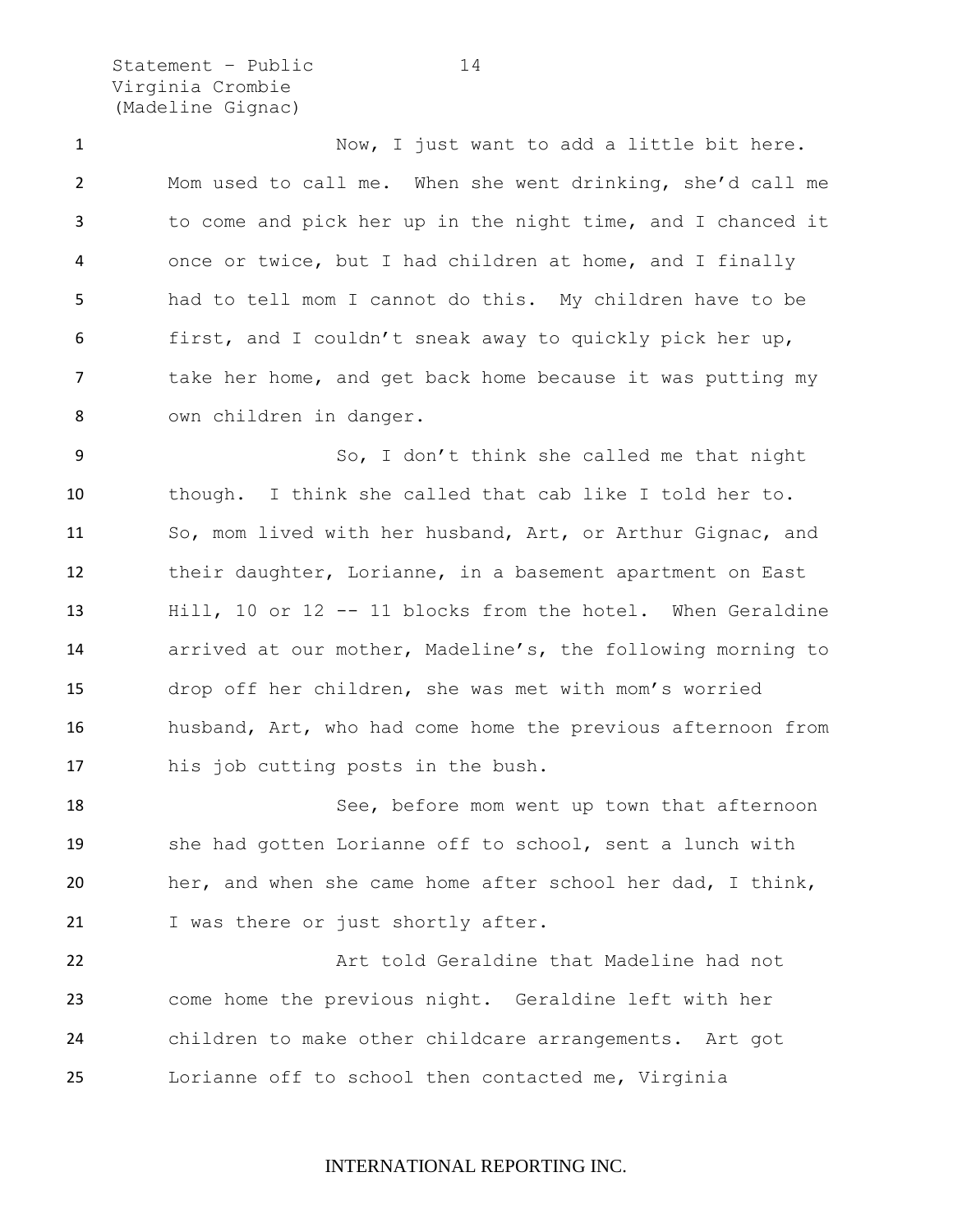Statement - Public 15 Virginia Crombie (Madeline Gignac)

 Marianne, also known as Marlene Crombie, that's a nickname, Marlene. So, you'll see I have a little USB PowerPoint that I've prepared for my uncle to use in his presentation, and in there I interchange Marlene and Virginia. **MS. DEBBIE BODKIN:** Okay. **MS. VIRGINIA CROMBIE:** So, Art contacted me 7 to see if I knew where mom was. My husband, Kenneth, and I and our three children also lived in Prince Albert at the time. I had not heard from mom, and to allow Art to look for mom I gladly agreed to have Lorianne come to our house on the bus after school, so she could stay with our family while Art conducted the search. While Art began his search, I also began to conduct inquires to see if any of the Grey Cab taxi drivers had picked mom up at the hotel the night before. The cab dispatcher was not able to provide any definitive information, nor did follow-up visits to the taxi stand to speak with drivers who had worked the night of mom's disappearance yield any forthcoming results. We subsequently learned that mom and her brother, Joe Lavallee, a woman friend and Doug Claire (ph), uncle to Madeline's former common law spouse, had apparently had a few drinks together at one of the hotels the previous afternoon, but that was the only contact they had. Again, Doug Claire had heard a report that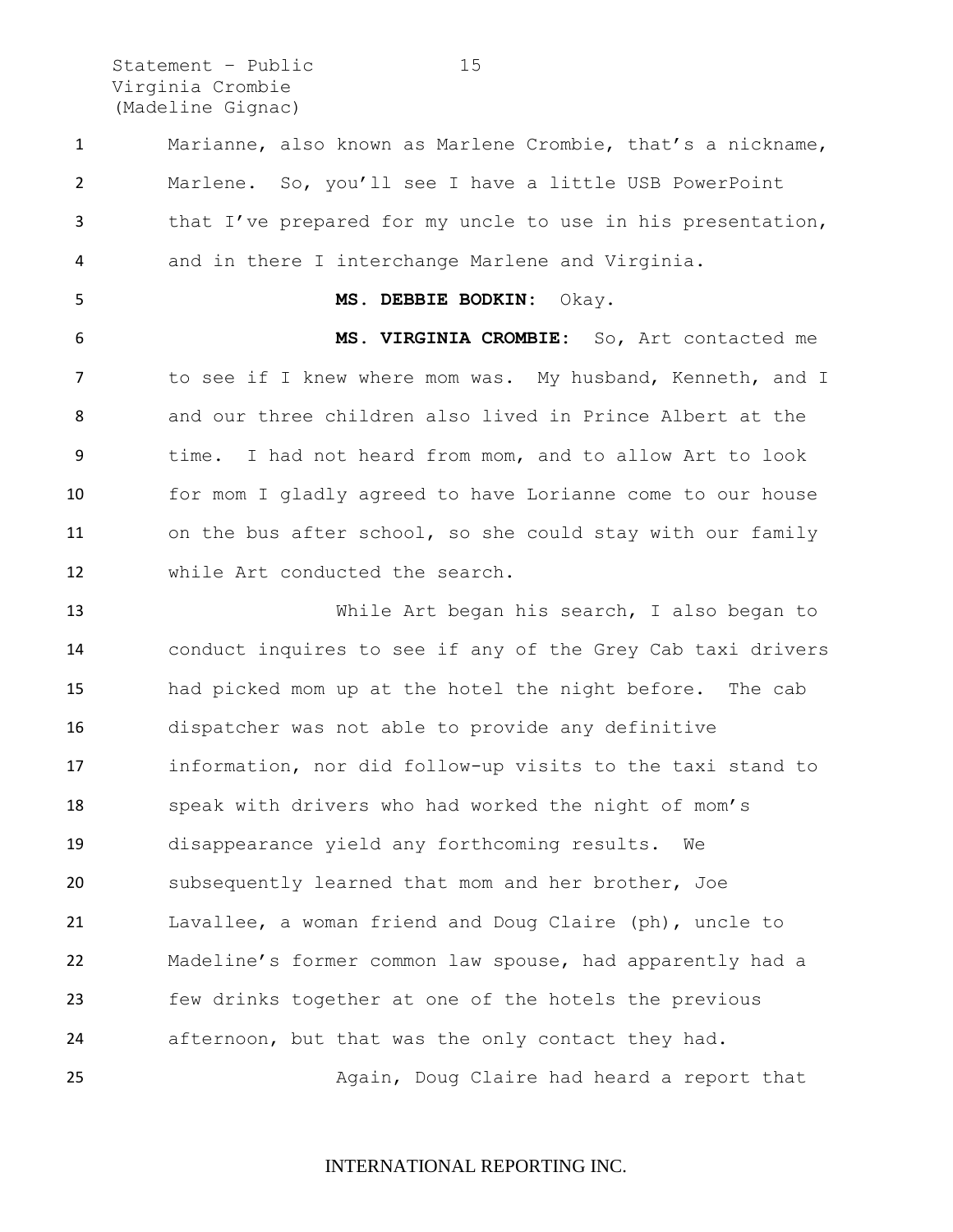Statement - Public 16 Virginia Crombie (Madeline Gignac)

 mom had gone to drink at a particular house in the city. With Doug Claire and Art's help, we also checked out that house, but the people there could not remember or confirm anything. I also went to mom's cousin, Grace Burg's (ph) house, just a couple of blocks from my mom's place, but mom was not there. Phone calls were made to relatives on our nearby Sturgeon Lake Reserve and no one had any knowledge 8 of mom's whereabouts.

 My sister, Darlene, who lived in [Community 1], Alberta, telephoned me the day after mom disappeared [*two sentences redacted – Rule 55*]. I had to tell her mom had not come home the night before but that we were still hoping she would show up or call.

 I did not want to confirm that I too sensed something tragic had happened to mom. The years have somewhat dimmed my memory, but these are my best recollections of what transpired the days after our mother's disappearance. Are you okay with me reading more? **MS. DEBBIE BODKIN:** Absolutely. **MS. VIRGINIA CROMBIE:** After exhausting all

 immediate leads, Art and I gave up and went to the police. At that time, there was at least a 24-hour wait. It was required before a missing persons report could be filed. Also, we were reminded of the possibility mom may have left voluntarily and may not wish to be contacted.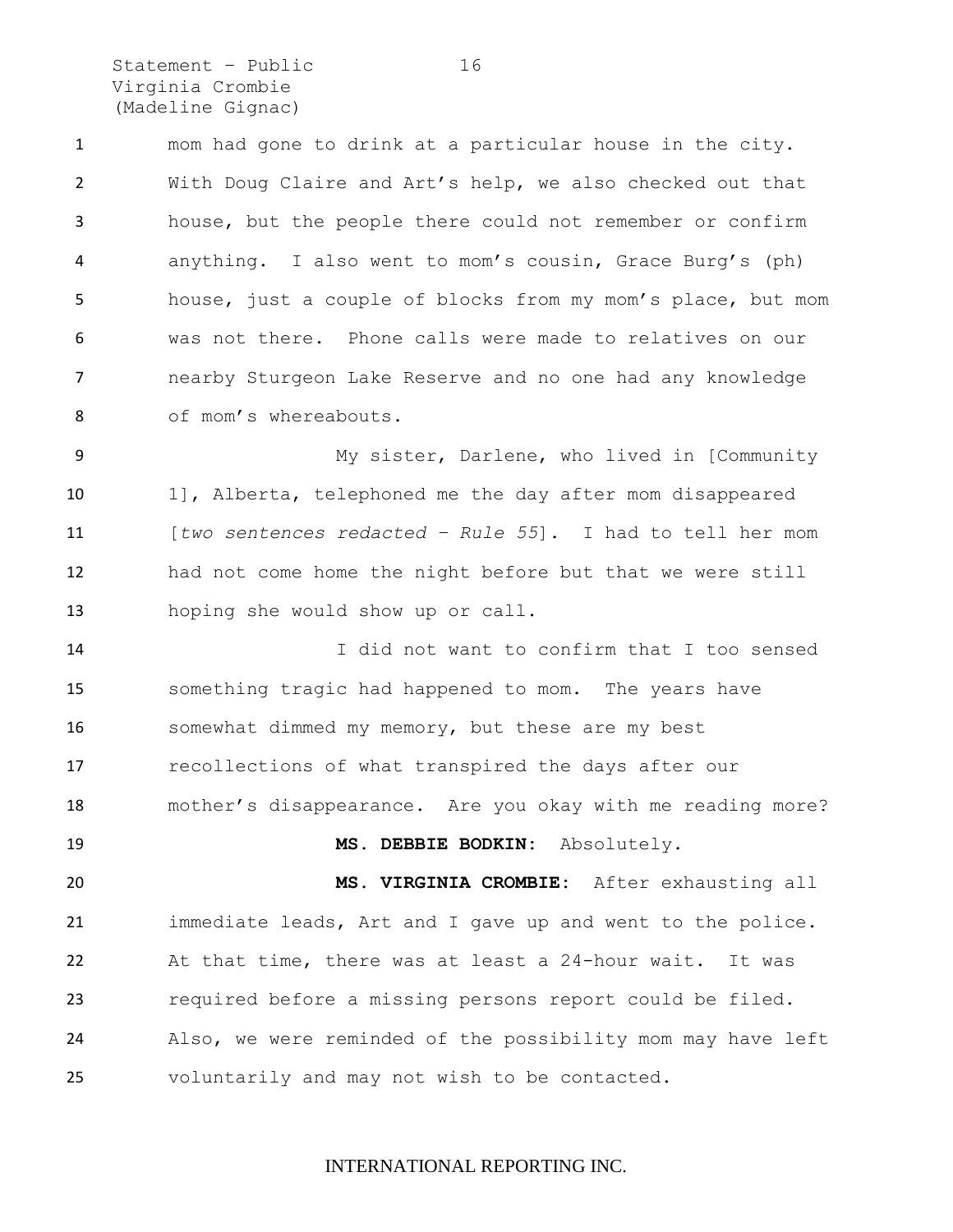Statement – Public 17 Virginia Crombie (Madeline Gignac)

1 Again, that's adults; right? Adults? Maybe wait a little bit. I do not know how quickly mom's case was looked into, but the RCMP did follow-up with a methodical and persistent investigation. During the first year-and-a-half, I met with the RCMP a number of times for interviews concerning our mother's disappearance to try to provide as much information as I could remember. The police, of course, interviewed many other people. The police would come even to my workplace, you know, to find me, talk with me a little bit, you know? 11 I went out a couple of times with two women, which I believe both were police officers, but it may be only one of them was and the other was her sister. We had 14 a relative that was a police officer, and this was who came, and we searched areas in the geographical outskirts of the city. I did not believe in psychics, but one of my aunties went to a psychic, I think, and was told that my mom was somewhere around the city, and so that's why it basically started. One of them was First Nations. **MS. DEBBIE BODKIN:** Mm-hmm. **MS. VIRGINIA CROMBIE:** So, on our own, Art and I searched various streets and walking paths on the riverbanks of Prince Albert, and I went periodically to search on my own the perimeters of Little Red River Park and along Highway 55. It became very discouraging walking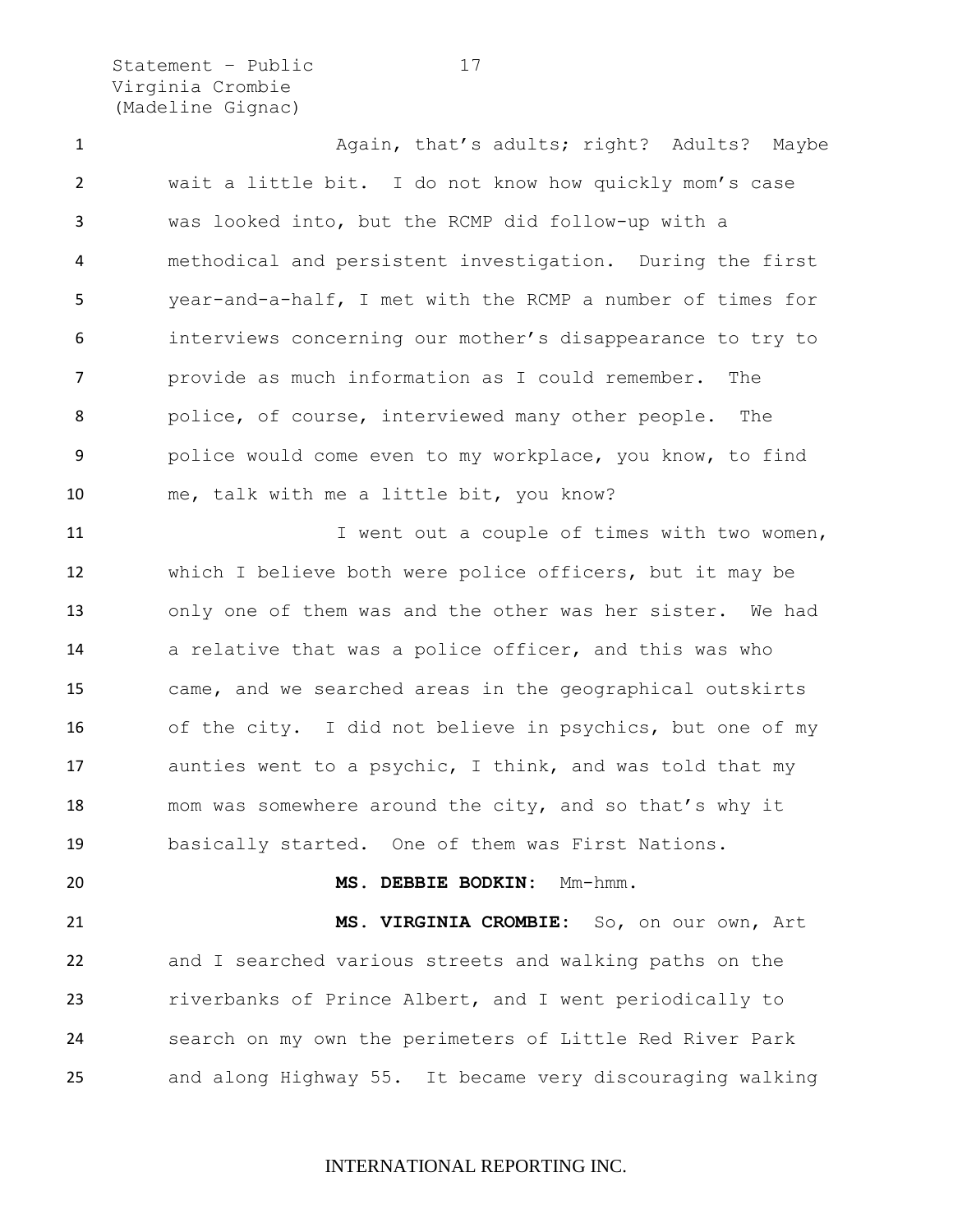Statement - Public 18 Virginia Crombie (Madeline Gignac)

 through the forest, in the bush, and I finally realized it was useless. There is too vast a forest.

 I did not tell Lorianne about the search we were doing. I was working full-time. We could not give her any definitive information where mom may have gone 6 because we didn't know. We all -- all we could do was 7 pray, and if I remember correctly, a time or two, I prayed 8 together with the children, because I had three of my own, eh? It must have been confusing for Lorianne, but we did not want to say what we feared. We tried to keep it positive and hopeful that mom would call and come back home soon.

 Time passed, and Art, Lorianne's dad, was difficult to keep track of. Eventually, we heard he had been drinking heavily, but had finally sought help through the Salvation Army Church and entered rehab and was living at the Bridge, a hostile for men, and was attending church. Art has now passed away. It is only now that I realized Art must have gone through a lot of stress at that time and was probably questioned at various times. The RCMP recently confirmed to me that Art was not among those considered a suspect, and that two other suspects had been eliminated.

 By the end of the year, Darlene and her husband, Tolus (ph), came from [Community 1], Alberta, to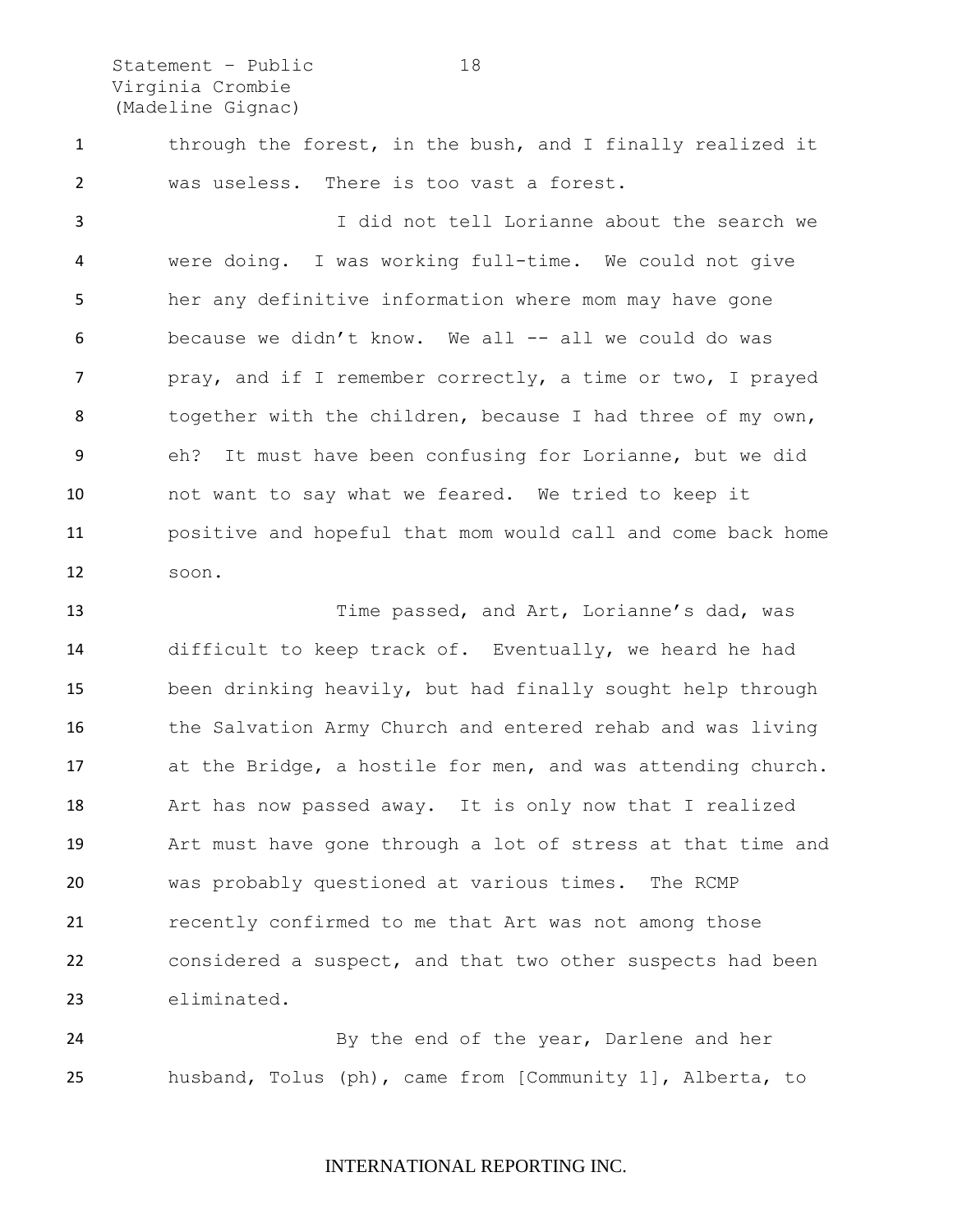Statement – Public 19 Virginia Crombie (Madeline Gignac)

1 take Lorianne into their care. They have raised her as their own daughter.

 Sometime within the first few months of the investigation a lead came in that mom was living out of the city on a farm and did not want to be contacted. We received a phone call from an officer confirming that report but then later received an apology from another officer as the report had not been verified.

 Eventually, a Crime Stoppers video was produced and aired on local CKBI television featuring a brief synopsis of the evening mom disappeared. Actors on the video portrayed mom talking to a man in a red half dump truck that had white strips painted on each side prior to her entering the hotel. A description of her case was given and a request was made for anyone with information to contact the local RCMP Crime Stoppers. A number was given to which anyone could call anonymously.

18 18 I do not know if there were any calls received by the RCMP as a result of this video. Throughout the years, mom's case has been handled by a variety of investigators as from time to time officers handling her case would move to other detachments. It is possible mom was mistaken for a hooker because sometimes the police 24 asked me about that, didn't  $-$  do you know if your mom might have done some of that? Maybe they were preparing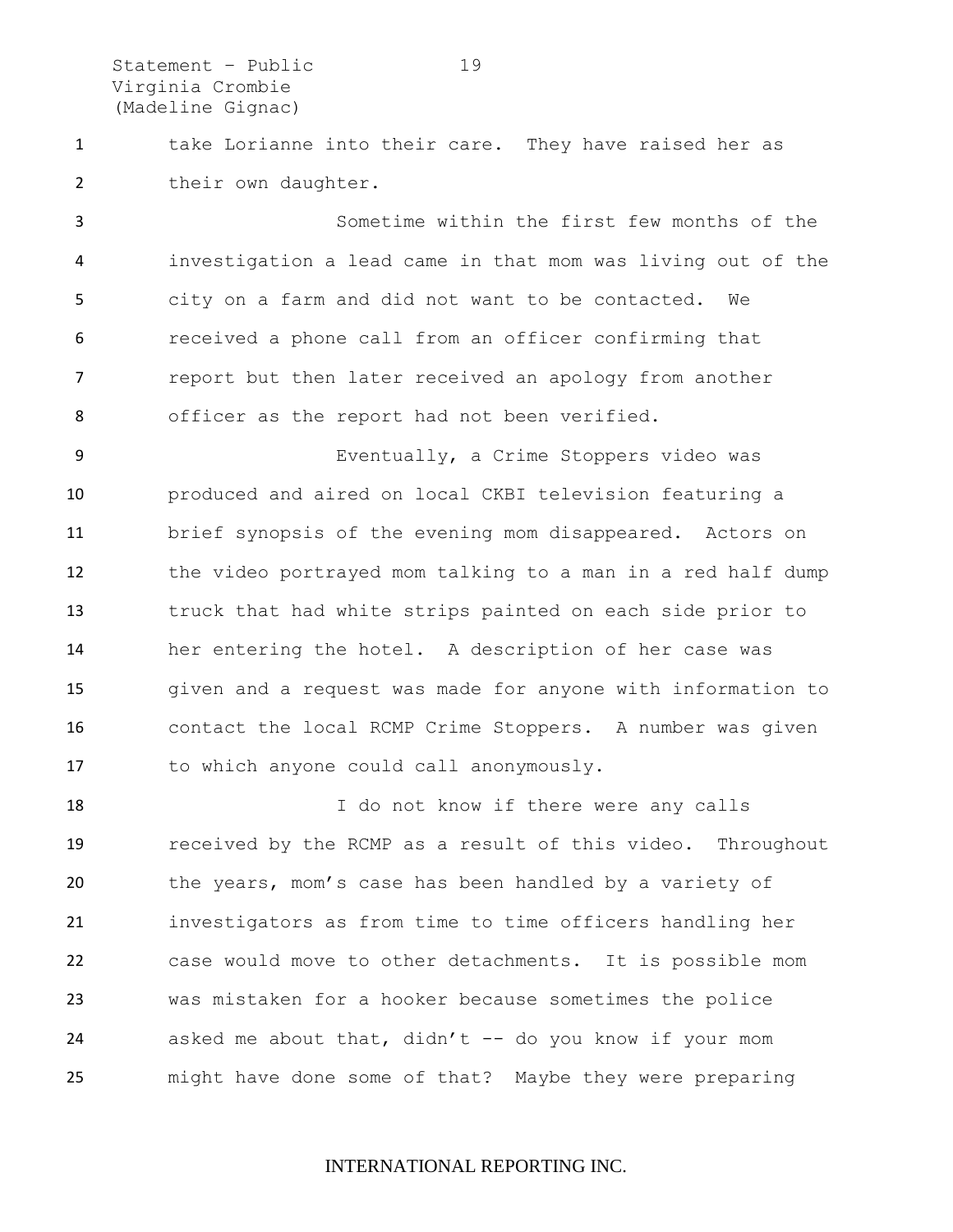Statement - Public 20 Virginia Crombie (Madeline Gignac)

1 that thought, you know?

 **MS. DEBBIE BODKIN:** Mm-hmm. **MS. VIRGINIA CROMBIE:** And, I had said, no. I had heard my mom and my aunt talking a few times, and she would never do anything like that. But, I did remember one occasion mom did say, "Unless a child was starving, possibly." So, it is possible mom was mistaken for a hooker as she stood outside the hotel that night waiting for her cab. She was addicted to alcohol and would have been very inebriated. She likely thought her cab had arrived and thus became victim to a predator, because I had -- I used to ask my mom to come outside. I didn't want to go outside into the hotel to look for her. She would have 14 to wait for me outside.

15 On May 5<sup>th</sup>, three-and-a-half years after mom disappeared, human remains were found by a farmer on farmland he had just purchased, approximately 8 miles east of Prince Albert. I, Virginia, was living in Nipawin when I received a call from my old neighbour in Prince Albert alerting me to the news on the radio. When I listened and heard the news for myself, I had the strong intuition these were the remains of my mother, Madeline, as I had just been praying for some resolution to our family's silent suffering.

25 I immediately contacted the RCMP and they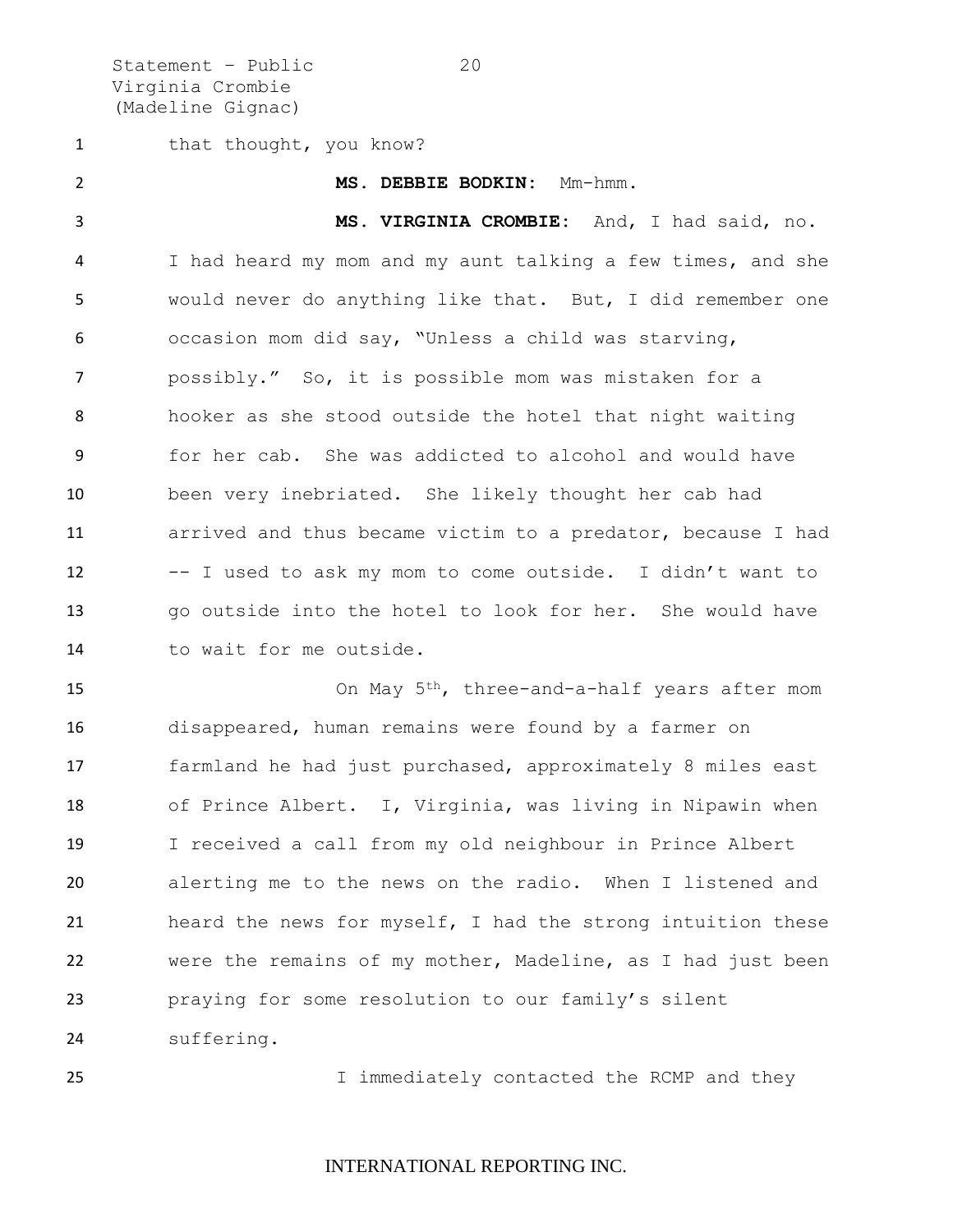Statement - Public 21 Virginia Crombie (Madeline Gignac)

 asked if I remembered what mom had on. I knew what her jacket looked like, the type of pants and other clothing she would have normally worn and her shoe size. My stepfather, Art, was also living in the Nipawin area, provided me with a description of mom's shoes and reminded me that she had a family ring on with one stone missing.

7 I gave all this information to the RCMP. At 8 the time they had not found the ring, but they said they would go back with a metal detector to see if they could locate the ring. The RCMP thought we should go into view the clothing but that we would have to wait for a few days as mom's clothing was being steam cleaned, and it would be a few days before the items were returned.

 By the time Art and I arrived in Prince Albert, the RCMP had found the ring. Art and I went to the RCMP together to view the clothing [and footwear] and verified all items of mom's, Madeline Gignac's. We also confirmed mom sometimes used dark red nail polish. There was actually a little bag with a red -- mom's nail, a fingernail, and (indiscernible) and a joint, one of her finger joints, and I forgot to ask the Historical Case Unit, our worker is Donna (ph), I gave her 16 questions 23 that I had. I have a few more, but I forgot to ask her, was that fingernail ever sent for any analysis for DNA? I do know that mom's ring has just recently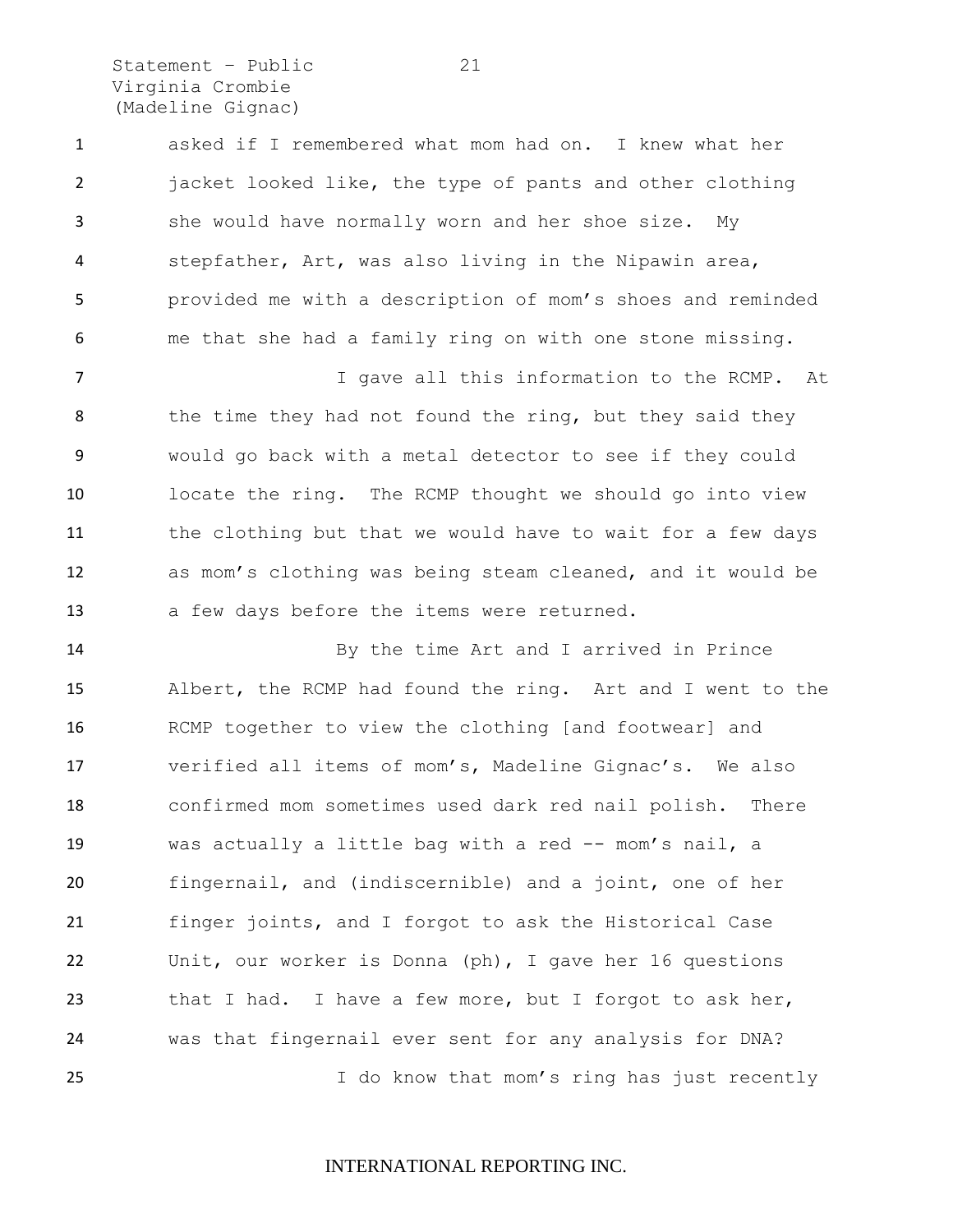Statement - Public 22 Virginia Crombie (Madeline Gignac)

 been sent for a flushing by proper professionals. That was a long time, 36 years later that it's being flushed for evidence. Isn't that something? So, I don't know how much evidence might have been slogged off of it at the time mom's clothing was found, but that ring is going to go back 6 to my little sister, Lorianne, because we requested that. 7 We're thankful for that.

 **MS. VIRGINIA CROMBIE:** So, we have -- okay, the discovery of mom's -- okay, here we go. Did I say we also confirmed mom sometimes used dark red nail polish and that's where -- something to remind you, to tell you about that.

8 MS. DEBBIE BODKIN: Mm-hmm.

 The discovery of mom's remains definitely provided partial closure as our suspicions of what had happened to her had been confirmed. We had suspected she had been murdered on the very night she disappeared. We were at least able to have a traditional funeral for her and lay her remains to rest next to her ancestors at the Sturgeon Lake Indian Reserve burial grounds.

 Listening to the drums feeding at her funeral moved me intensely and allowed my tears to flow freely at last. I do not practice traditional spirituality, but that was very healing for me. It seemed like we were saying goodbye to an old culture, an old way,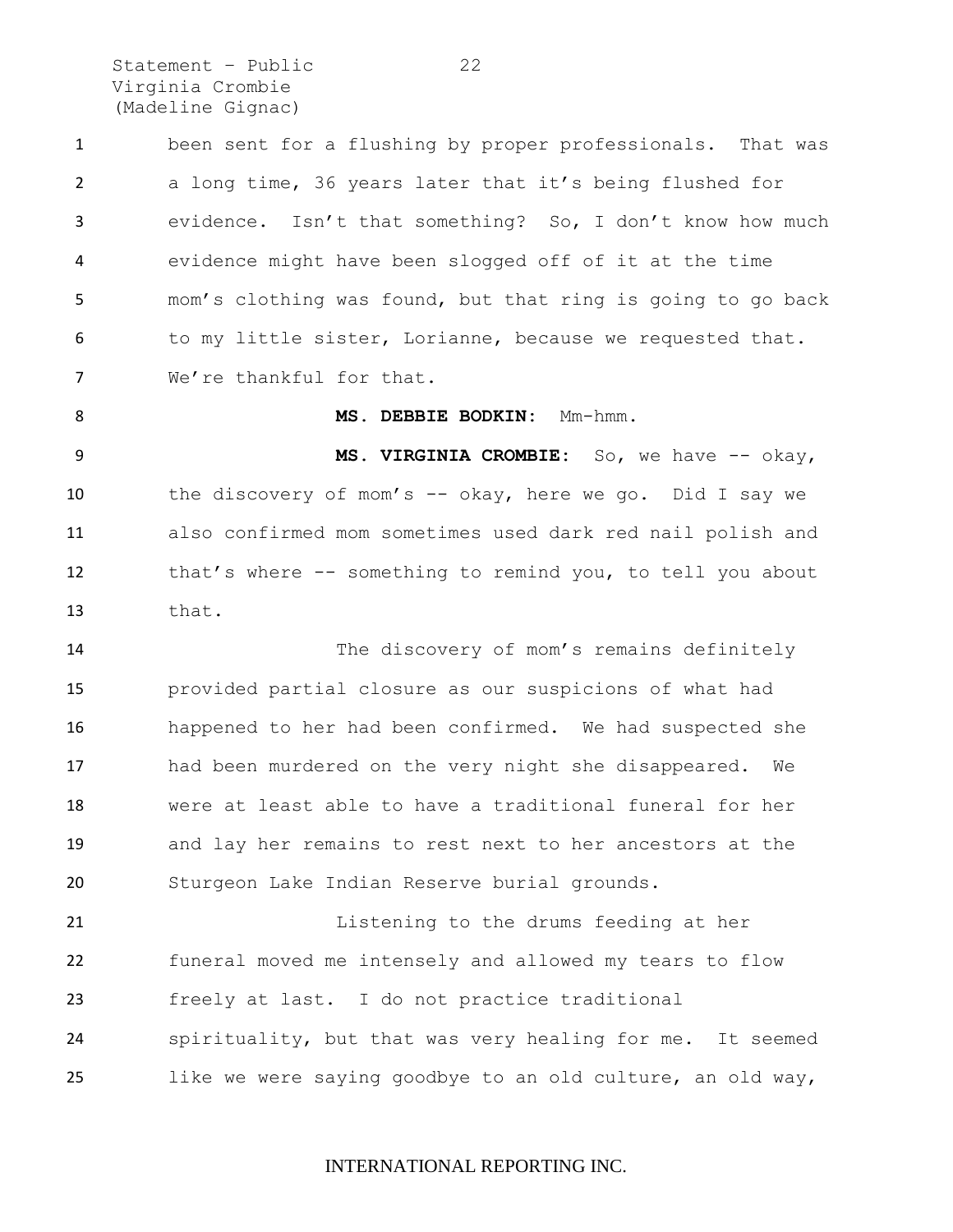Statement – Public 23 Virginia Crombie (Madeline Gignac)

1 and -- but I was glad that mom -- she was back with her own people, her own family now in that way.

 At last, mom was with her people where she would have been -- where she should have been all these years. She had asked me to take her to the reserve and I feel badly, because I had said no, because I said, "Stay with Lorianne and your husband," because mom had lost three of us children earlier in years, earlier to social services, and I just didn't want to see the new family broken up, you know? Although she had good reason to leave her first husband, her first common law husband. But -- when she was drinking and lost us children, but there's so much more to mom's story that I can -- I try to do the best in four pages here.

 Okay, so now my tears flowed freely at last. At last, mom was with her people where she should have been all these years. For me, it was just the beginning of my 18 true healing, my true healing time, but I wonder, does one ever dream in this lifetime? I feel I will only be made whole when I am reunited with mom in the time of eternity. 21 That's when I'll be made complete.

 Our mother, Madeline's missing persons case was initially handled by the Prince Albert RCMP, but in August of 2016, Madeline's youngest daughter, Lorianne Gignac, of Grand Prairie, Alberta, received a phone call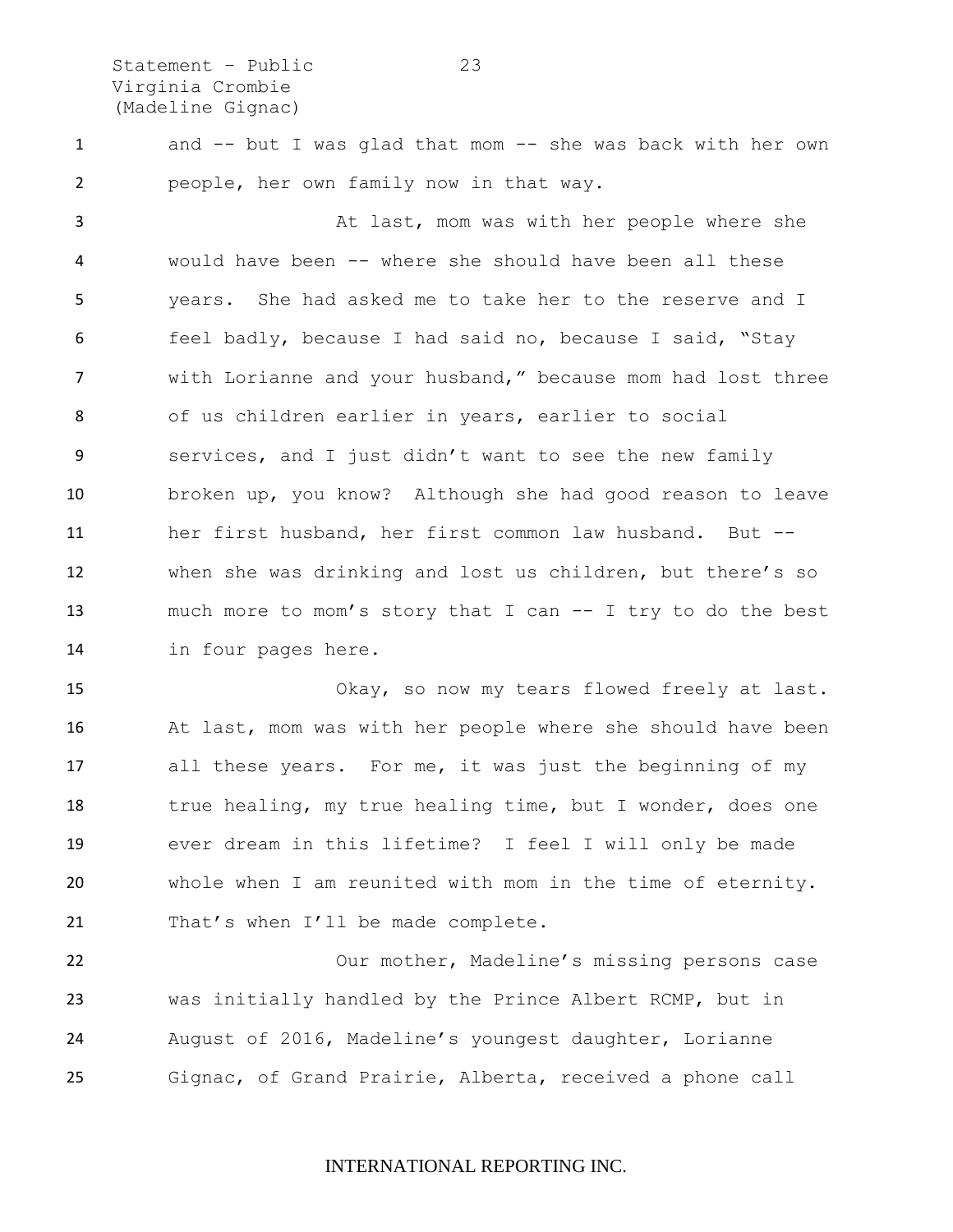Statement – Public 24 Virginia Crombie (Madeline Gignac)

 from the Saskatoon RCMP Historical Case Unit and was informed that our mother, Madeline Gignac's case had been designated a historical case and was now reassigned to the Saskatoon RCMP Historical Case Unit.

 The RCMP wanted to meet with and interview Lorianne. When Lorianne received the call from the RCMP Historical Case Unit she contacted me, the eldest of Madeline's remaining three daughters, and asked if I would accompany her and our sister, Darlene, to the interview. I, of course, wanted to join them.

 On September 9, 2016, 35 years after mom went missing, we three sisters went to the interview with renewed hope that mom's case might eventually get solved. We were given the opportunity to ask whatever questions we wished to and to provide any new information we might remember.

 This past August 2017, the Historical Case Unit of the RCMP in Saskatoon once again contacted Lorianne to tell her the number one suspect concerning mom's murder had passed away in the Victoria Hospital in Prince Albert. This brought back all kinds of conflicting emotions for all of us. At the age of 65, I am the eldest of my sisters. I felt a renewed sense of stress at the thought of revisiting the questions surrounding mom's disappearance.

The second eldest, Darlene, who will turn 63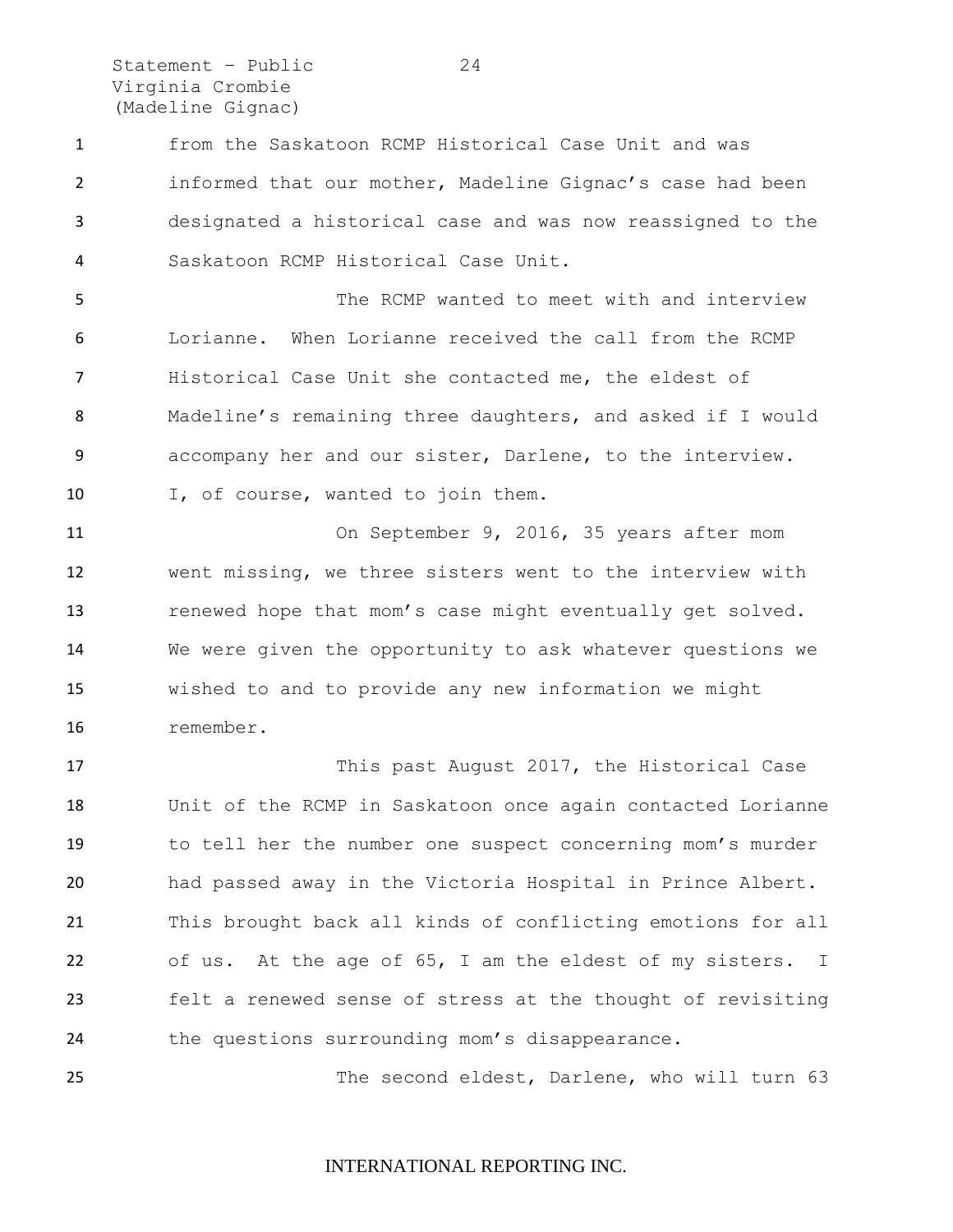Statement – Public 25 Virginia Crombie (Madeline Gignac)

 this month has always hoped for a death bed confession on the part of our mother's murderer. Our youngest sister, Lorianne, now age 49, had buried her pain as best she could, and this latest development brought back the feelings of vulnerability and confusion she experienced as a 12-year-old when mom disappeared.

7 a maturism at the time of this call, a special female officer, Donna, was assigned to us who was very easy to talk to and who let us know that we could call her at any time with any questions we had. I made up a list of 16 questions, then contacted this officer who patiently and gently answered all of my questions.

 One question I asked was, why Lorianne and I could not find any information on our mother, Madeline Gignac, on any of the internet sites dealing with missing and murdered Aboriginal women of Saskatchewan. We had both begun to feel like our mother had never existed. I'm so glad I asked, because I learned that once a missing person 19 -- missing persons remains are found, that person's name is taken off all missing persons lists. This removed the mystery and alleviated the growing sense of injustice and frustration we were feeling.

23 There is so much more of mom's story that could be told. Mom should not have had to endure this tragic end to her beautiful person. She had suffered so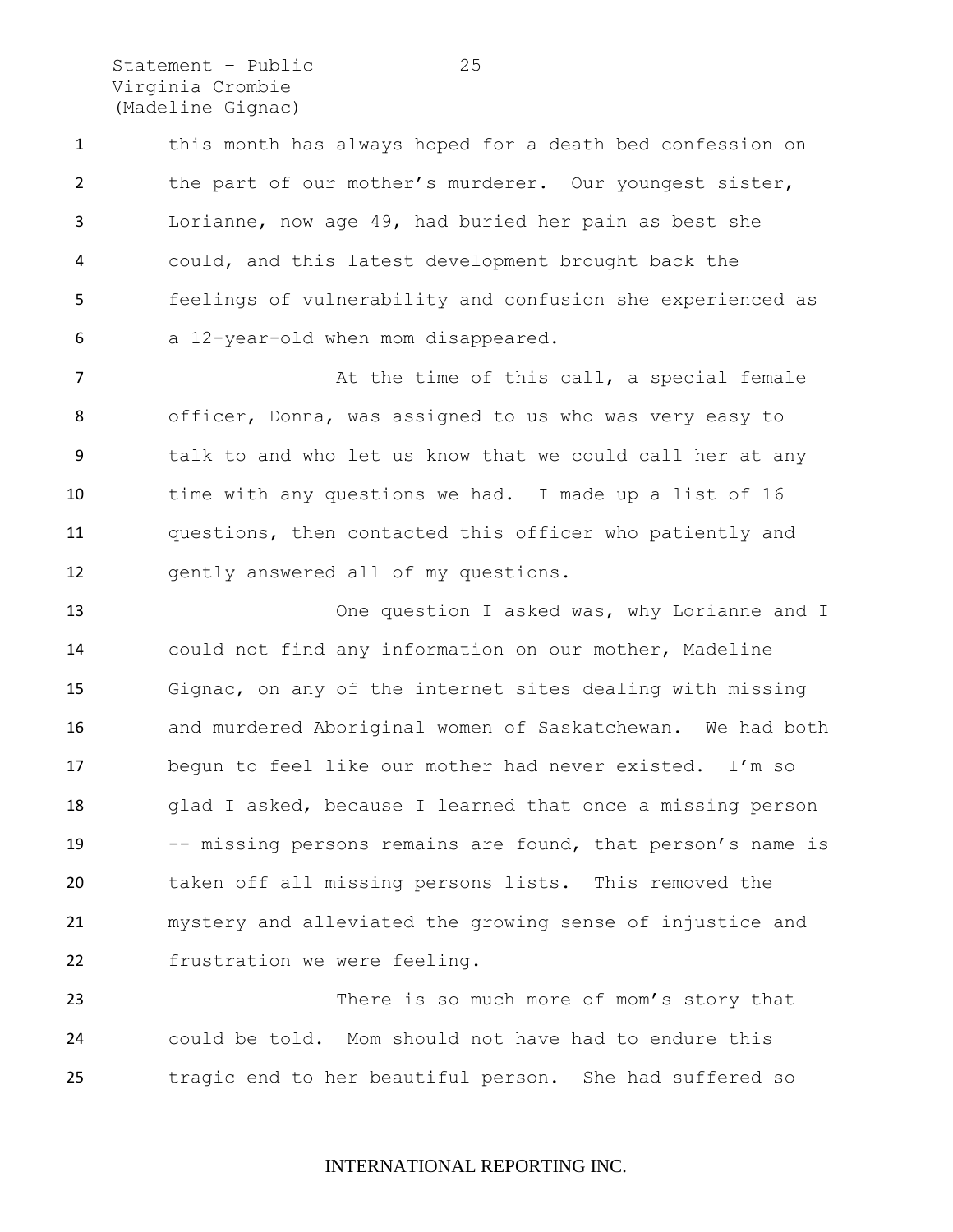Statement - Public 26 Virginia Crombie (Madeline Gignac)

 much already, extreme incidents of domestic violence over a span of 12 years in her first common law marriage, extreme poverty, living in an isolated northern Saskatchewan Métis community, living mainly off the land and receiving only occasional subsistence vouchers from the DNR. Mom was completely absent from drinking alcohol until she turned 26 years of age around which time she lost her own mother to a fate similar to her own also outside the same city of Prince Albert and also in the wintertime.

 Mom's grief and tears over her mother's freezing death around 1957 drove her former common law husband to extreme bouts of rage and violence against her when he was drinking. I remember one incident where a bottle of alcohol was put to mom's mouth and she had no choice but to drink. After this, she agreed to drink with my first stepfather whenever he asked. Mom soon learned alcohol could douse some of her sorrow and misery, and she no longer resisted drinking. She eventually became an alcoholic.

 Due to her alcoholism she lost her first three children, which is Virginia, myself, Darlene and Linda, the one that's deceased now, to social services. In later years, mom told me she had a breakdown after she lost us children and she'd go outside calling for us. We children kept in touch with mom while we were in foster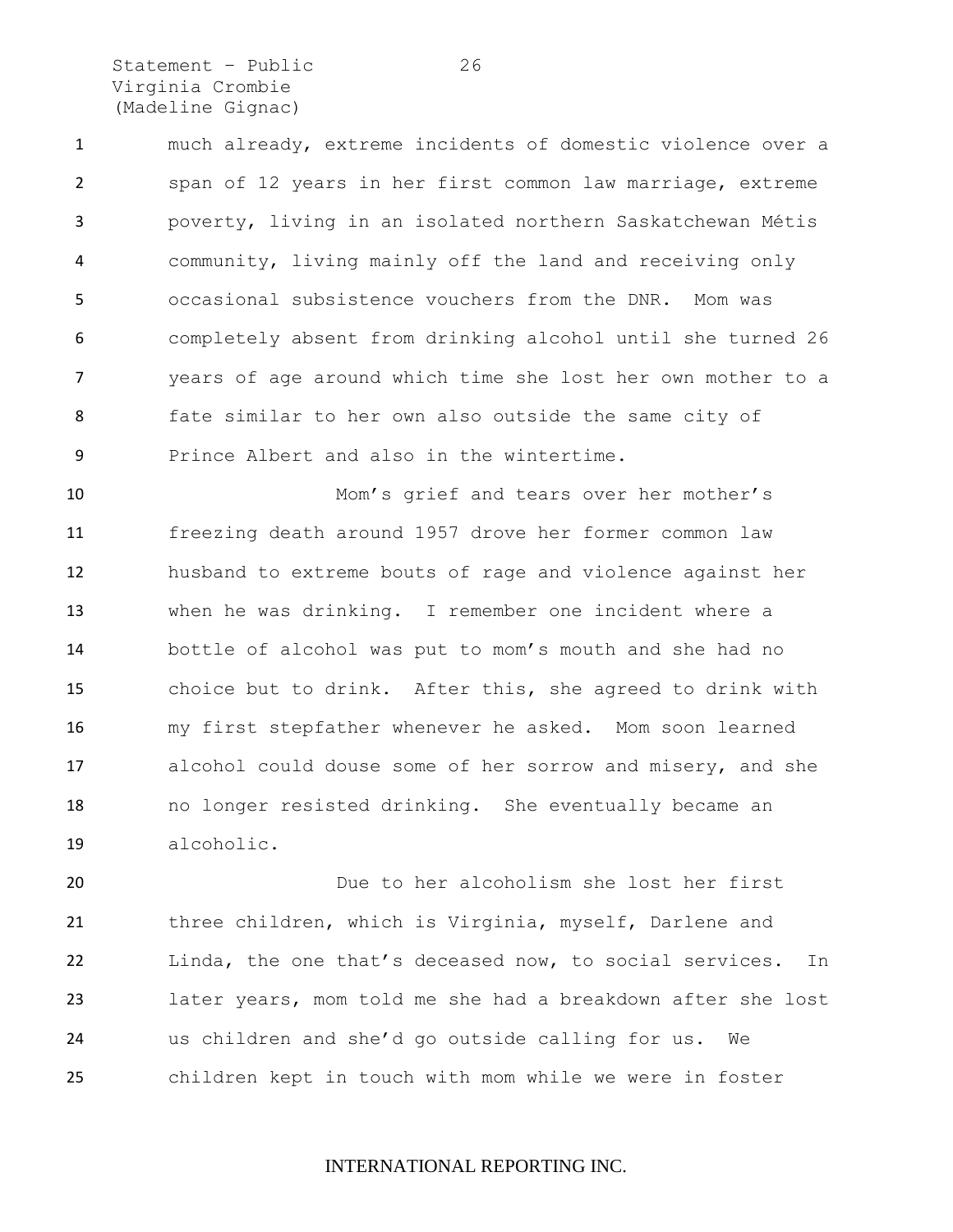Statement - Public 27 Virginia Crombie (Madeline Gignac)

 homes and visited during holidays. We children kept -- okay. Mom subsequently had a son, David, and then Lorianne. Eventually our family relationships were restored.

 We lost so much time with our beloved mother in our early years, and our adult years were cut short. Mom left us a very great legacy of love, despite suffering 8 so much violence and poverty, mom had an ability to endure and make the best of her circumstances. She was very kind, merciful, gentle, generous, hospitable, industrious and resourceful. She was a meticulous housekeeper, provided food and clean clothing, and she was an entrepreneur selling lovely beadwork over many years, but above all she was the best of mothers.

 So, this is prepared by myself, Virginia Marianne Crombie, AKA Marlene, that was my mom's name for me, but I never got baptized as that, and I never got registered as that. They had a very late registration for me, age 13, and I should have took the opportunity then to say, "My name is Marlene," but I missed it. So, this was prepared November 6, 2017, at Pontrilas, Saskatchewan, and I know there's more coming. I'm hoping to write something about mom's life. Our life, our story.

 **MS. DEBBIE BODKIN:** Right. Yes. **MS. VIRGINIA CROMBIE:** But, that's just --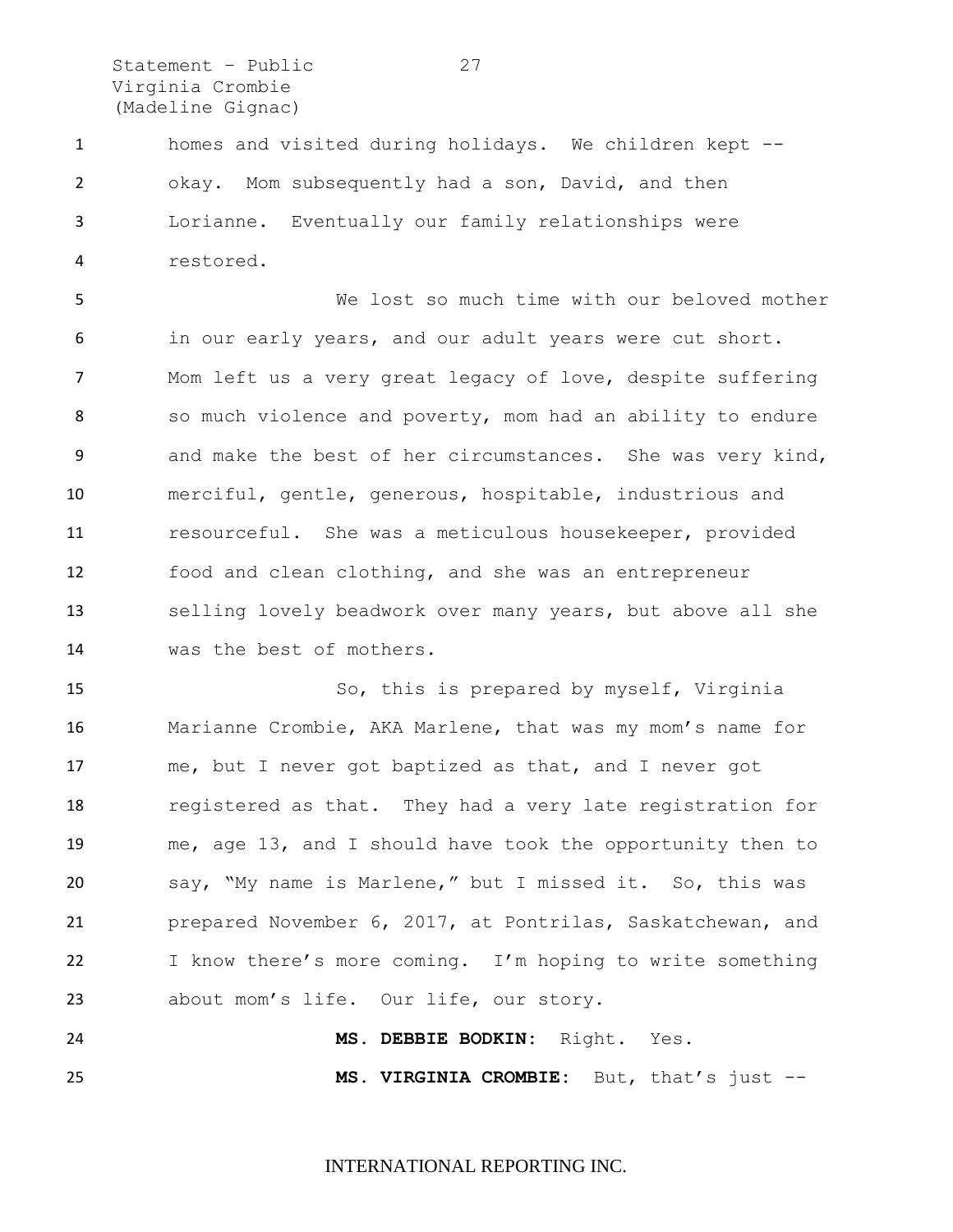Statement – Public 28 Virginia Crombie (Madeline Gignac)

 we're just one of so many, so many Aboriginal families, Métis families and not only us. There's Caucasian families, there's all nations who have the same story, but ours seems to be -- I don't know, there's so many in such a small vicinity that maybe there's been -- I don't know if there's more -- there's probably a lot more --- **MS. DEBBIE BODKIN:** Mm-hmm. **MS. VIRGINIA CROMBIE:** --- but it's happening. It happens to other people, we know that. Yes. Thank you for hearing my story. Thank you for giving me a chance. **MS. DEBBIE BODKIN:** Thank you so much for sharing. **MS. VIRGINIA CROMBIE:** Now, for sure, it's on the record. **MS. DEBBIE BODKIN:** Beautiful, eloquently written history and memento to your mom. Very --- **MS. VIRGINIA CROMBIE:** That's the best I can do for mom. **MS. DEBBIE BODKIN:** And, I know you want to take a little break quickly. You said how your mom had had a difficult life in her marriage and so on, was residential schools or anything like that involved in her history or... **MS. VIRGINIA CROMBIE:** No, mom was not in residential school. I don't believe her brothers and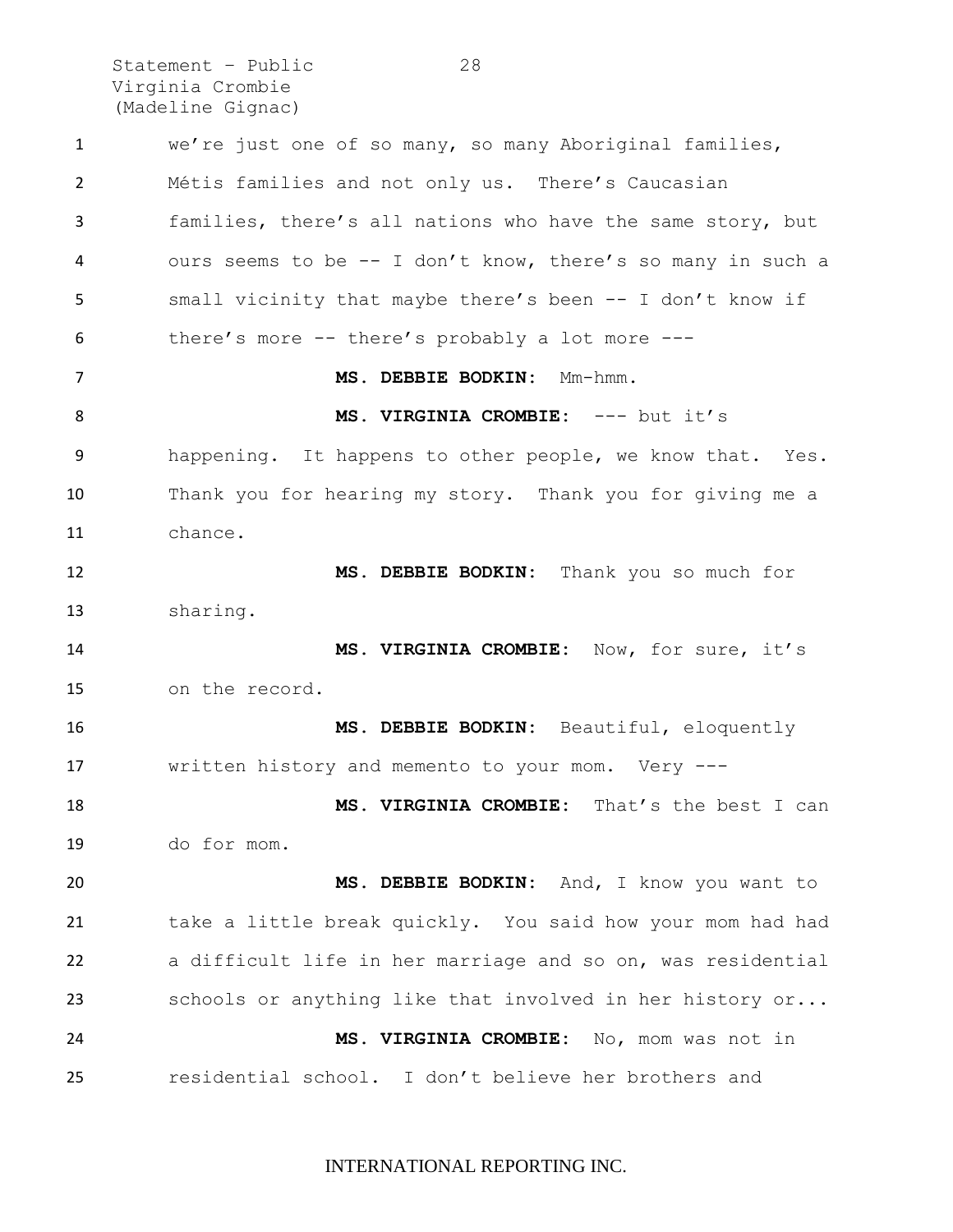Statement – Public 29 Virginia Crombie (Madeline Gignac)

 sisters were either. Nieces and nephews were. Mom was one of probably -- we would say the Métis that were -- they kept getting moved from location to location, so we -- there was no permanent land base for the Métis, and I know both villages that I lived in as a child, Molanosa, in the geographical centre of Saskatchewan, no longer exists. The 7 people [were moved from] who lived in that community to across the lake, Weyakwin, because I don't know if there was mineral resources in that area or what.

10 Fish Lake, the lake where I was born, 11 [Tweedsmuir](indiscernible), actually what says on my birth certificate, but that Native community is a historical site now called Fish Lake. The people from there were moved from there to Molanosa, I believe, and then from Molanosa 15 to [Weyakwin](indiscernible). So, we just got scattered.

#### **MS. DEBBIE BODKIN:** Mm-hmm.

 **MS. VIRGINIA CROMBIE:** And, these Métis 18 communities were not permanent, but thank goodness some are being kept that historical site. And, of course, my mom's first place -- birth place was Big River India Nation -- Indian Reserve where she was disenfranchised from, so, yeah.

 **MS. DEBBIE BODKIN:** Well, again, thank you so much. You're very strong and courageous to come forward and share that with us. Do you feel like you've shared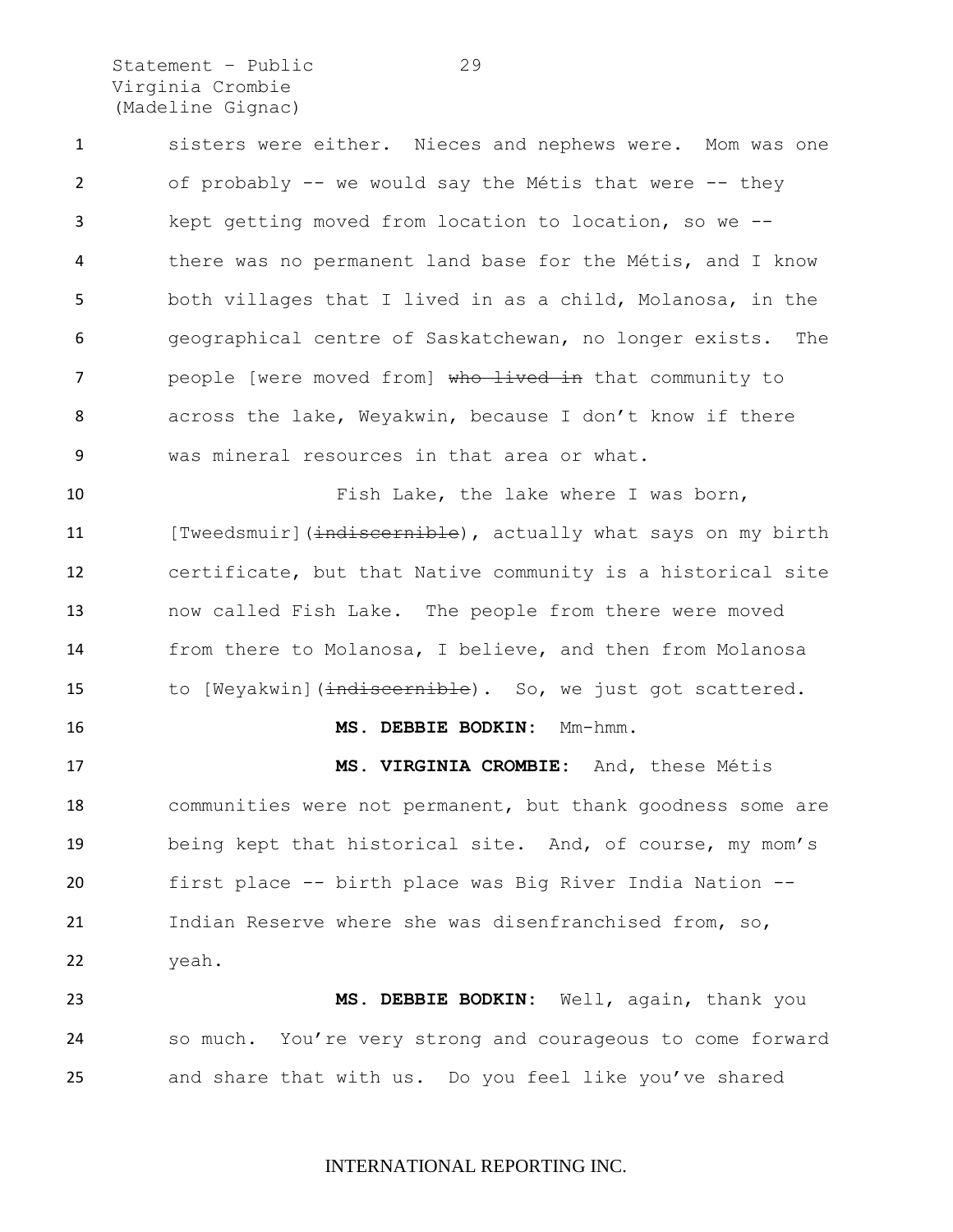Statement – Public 30 Virginia Crombie (Madeline Gignac)

everything that you've wanted and...

 **MS. VIRGINIA CROMBIE:** I do for the purposes of this Inquiry. I do feel that -- I don't know how our case becomes a historical case. I do -- like the suggestions I wanted was a memorial website. I wanted to make sure my mom's name was listed among those that are being collected in this Aboriginal Inquiry and a part of a list of missing and murdered Aboriginal women of Saskatchewan. I just want to make sure her name's there too, that it's not missing. And, more immediate follow-up 11 to a missing persons report.

12 It doesn't matter, I think, if it's an 13 adult, or a person that's an alcoholic, or whether they're a hooker, I just feel like any time a family is concerned enough to go to the police and report a person missing, there's probably cause for alarm. This -- the family knows best, that person, so I would suggest follow up within 24 hours. At least go make inquiry where they were last seen, their last known whereabouts and the people that last saw them. Get some immediate information. It might help solve more cases.

**MS. DEBBIE BODKIN:** Mm-hmm.

 **MS. VIRGINIA CROMBIE:** Yeah, because we wait too often for them to call us and to phone back home or come back home, and I think the feelings -- the gut